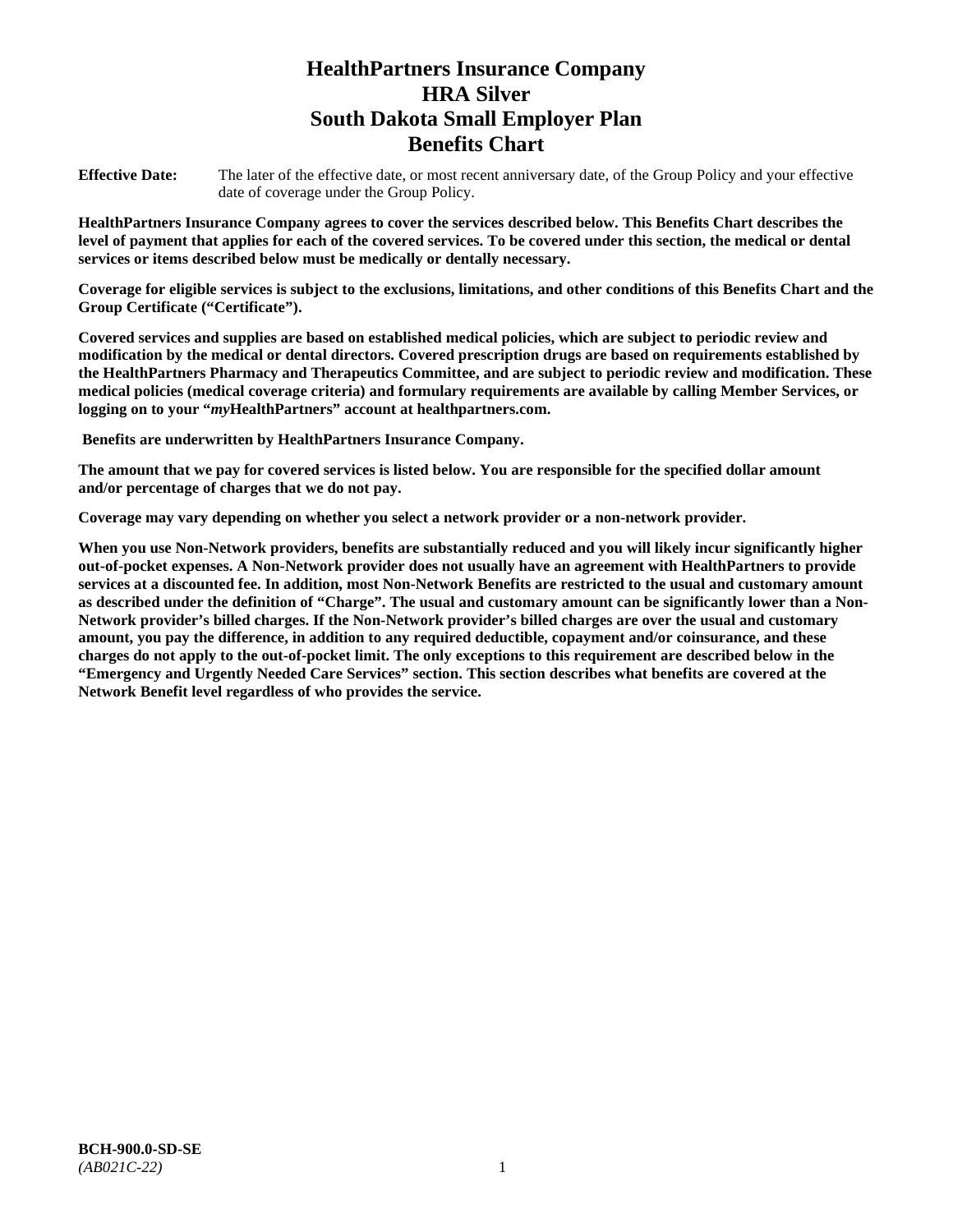# **These definitions apply to this Benefits Chart. They also apply to the Certificate.**

| <b>Biosimilar Drug:</b> | A prescription drug, approved by the Food and Drug Administration (FDA), that the FDA<br>has determined is biosimilar to and interchangeable with a biological brand name drug.<br>Biosimilar drugs are not considered generic drugs and are not covered under the generic<br>drug benefit.                                                                                                                                                                                                                                                                                                                                         |
|-------------------------|-------------------------------------------------------------------------------------------------------------------------------------------------------------------------------------------------------------------------------------------------------------------------------------------------------------------------------------------------------------------------------------------------------------------------------------------------------------------------------------------------------------------------------------------------------------------------------------------------------------------------------------|
| <b>Brand Name Drug:</b> | A prescription drug, approved by the Food and Drug Administration (FDA), that is<br>manufactured, sold, or licensed for sale under a trademark by the pharmaceutical company<br>that originally researched and developed the drug. Brand name drugs have the same active-<br>ingredient formula as the generic version of the drug. However, generic drugs are<br>manufactured and sold by other drug manufacturers and are generally not available until<br>after the patent on the brand name drug has expired. A few brand name drugs may be<br>covered at the generic drug benefit level if this is indicated on the Formulary. |
| <b>Calendar Year:</b>   | This is the 12-month period beginning 12:01 A.M. Central Time, on January 1, and ending<br>12:00 A.M. Central Time of the next following December 31.                                                                                                                                                                                                                                                                                                                                                                                                                                                                               |
| <b>Charge:</b>          | For covered services delivered by a network provider this is the provider's discounted<br>charge for a given medical/surgical service, procedure or item.                                                                                                                                                                                                                                                                                                                                                                                                                                                                           |
|                         | For covered services delivered by non-network providers, a contracted rate may apply if<br>such arrangement is available to HealthPartners.                                                                                                                                                                                                                                                                                                                                                                                                                                                                                         |
|                         | For the usual and customary charge for covered services delivered by non-network<br>providers, our payment is calculated using one of the following options to be determined at<br>HealthPartners' discretion: 1) a percentage of the Medicare fee schedule; 2) a comparable<br>schedule if the service is not on the Medicare fee schedule; or 3) a commercially<br>reasonable rate for such service.                                                                                                                                                                                                                              |
|                         | The usual and customary charge is the maximum amount allowed that we consider in the<br>calculation of the payment of charges incurred for certain covered services. You must pay<br>for any charges above the usual and customary charge, and they do not apply to the Out-of-<br>Pocket Limit.                                                                                                                                                                                                                                                                                                                                    |
|                         | A charge is incurred for covered ambulatory medical and surgical services, on the date the<br>service or item is provided. A charge is incurred for covered inpatient services, on the date<br>of admission to a hospital. To be covered, a charge must be incurred on or after your<br>effective date and on or before the termination date.                                                                                                                                                                                                                                                                                       |
| Copayment/Coinsurance:  | The specified dollar amount, or percentage, of charges incurred for covered services, which<br>we do not pay, but which you must pay, each time you receive certain medical services,<br>procedures or items. Our payment for those covered services or items begins after the<br>copayment or coinsurance is satisfied. Covered services or items requiring a copayment or<br>coinsurance are specified in this Benefits Chart.                                                                                                                                                                                                    |
|                         | For services provided by a network provider:                                                                                                                                                                                                                                                                                                                                                                                                                                                                                                                                                                                        |
|                         | An amount which is listed as a flat dollar copayment is applied to a network provider's<br>discounted charges for a given service. However, if the network provider's discounted<br>charge for a service or item is less than the flat dollar copayment, you will pay the network<br>provider's discounted charge. An amount which is listed as a percentage of charges or<br>coinsurance is based on the network provider's discounted charges, calculated at the time<br>the claim is processed, which may include an agreed upon fee schedule rate for case rate or<br>withhold arrangements.                                    |
|                         | For services provided by a non-network provider:                                                                                                                                                                                                                                                                                                                                                                                                                                                                                                                                                                                    |
|                         | Any copayment or coinsurance is applied to the lesser of the provider's charges or the<br>usual and customary charge for a service.                                                                                                                                                                                                                                                                                                                                                                                                                                                                                                 |
|                         | A copayment or coinsurance is due at the time a service is provided, or when billed by the<br>provider. The copayment or coinsurance applicable for a scheduled visit with a network<br>provider will be collected for each visit, late cancellation and failed appointment.                                                                                                                                                                                                                                                                                                                                                        |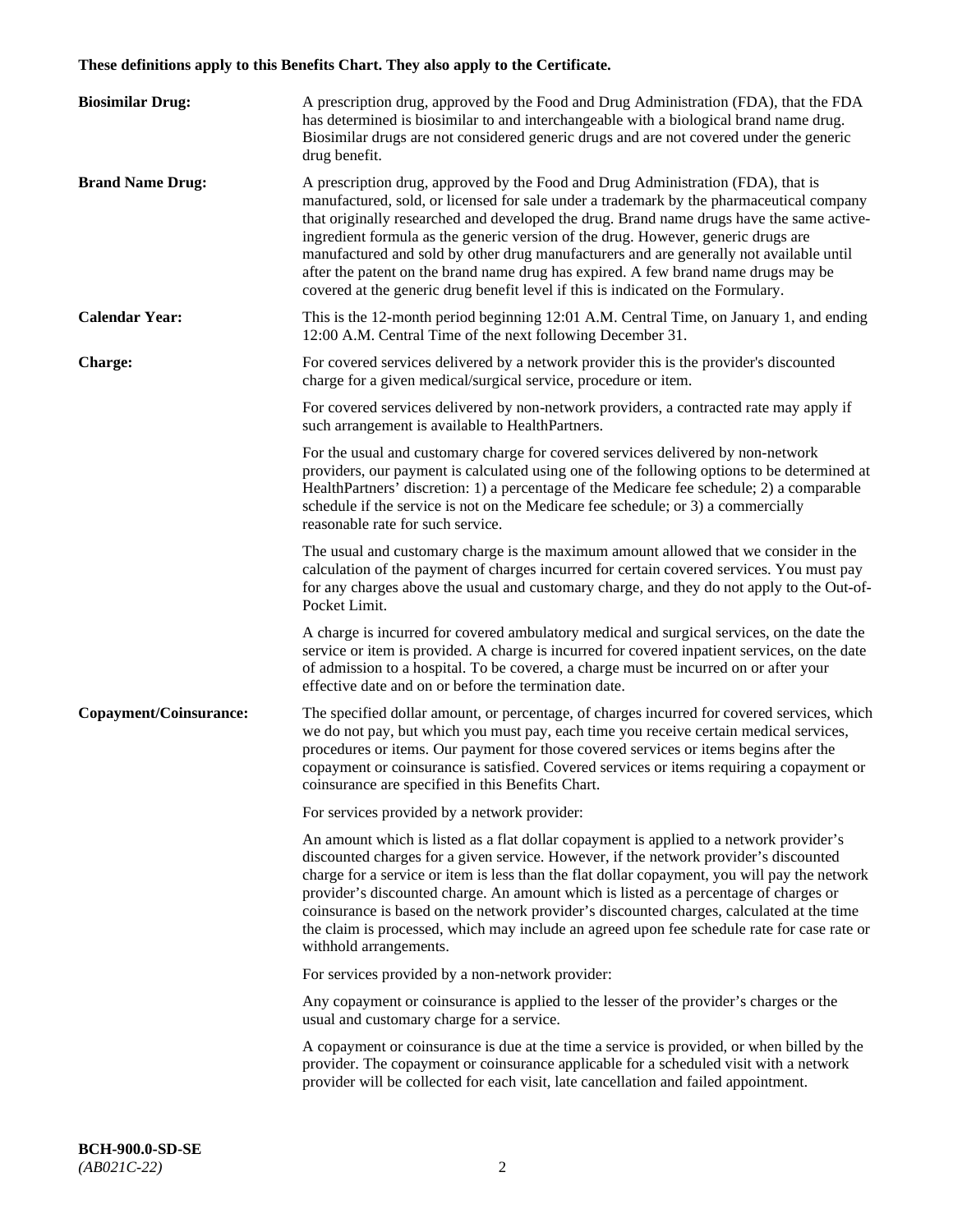| Deductible:                      | The specified dollar amount of charges incurred for covered services, which we do not pay,<br>but an enrollee or a family has to pay first in a calendar year. Our payment for those<br>services or items begins after the deductible is satisfied. If you have a family deductible,<br>each individual family member may only contribute up to the individual deductible amount<br>toward the family deductible. An individual's copayments and coinsurance do not apply<br>toward the family deductible. For Network Benefits, your family deductible will follow the<br>family deductible for the highest Benefit Level in which any family member is enrolled<br>during that calendar year. For network providers, the amount of the charges that apply to<br>the deductible are based on the network provider's discounted charges, calculated at the<br>time the claim is processed, which may include an agreed upon fee schedule rate for case<br>rate or withhold arrangements. For non-network providers, the amount of charges that<br>apply to the deductible are the lesser of the provider's charges or the usual and customary<br>charge for a service. |
|----------------------------------|------------------------------------------------------------------------------------------------------------------------------------------------------------------------------------------------------------------------------------------------------------------------------------------------------------------------------------------------------------------------------------------------------------------------------------------------------------------------------------------------------------------------------------------------------------------------------------------------------------------------------------------------------------------------------------------------------------------------------------------------------------------------------------------------------------------------------------------------------------------------------------------------------------------------------------------------------------------------------------------------------------------------------------------------------------------------------------------------------------------------------------------------------------------------|
|                                  | Any amounts paid or reimbursed by a third party, including, but not limited to: point of<br>service rebates, manufacturer coupons, manufacturer debit cards or other forms of direct<br>reimbursement to an Insured for a product or service, will not apply toward the deductible,<br>to the extent permitted under state and federal law.                                                                                                                                                                                                                                                                                                                                                                                                                                                                                                                                                                                                                                                                                                                                                                                                                            |
|                                  | Your plan has an embedded deductible. This means once an Insured meets the individual<br>deductible, the plan begins paying benefits for that person. If two or more members of the<br>family meet the family deductible, the plan begins paying benefits for all members of the<br>family, regardless of whether each Insured has met the individual deductible. However, an<br>Insured may not contribute more than the individual deductible toward the family<br>deductible.                                                                                                                                                                                                                                                                                                                                                                                                                                                                                                                                                                                                                                                                                       |
|                                  | All services are subject to the deductible unless otherwise indicated below in this Benefits<br>Chart.                                                                                                                                                                                                                                                                                                                                                                                                                                                                                                                                                                                                                                                                                                                                                                                                                                                                                                                                                                                                                                                                 |
| <b>Formulary:</b>                | This is a current list, which may be revised from time to time, of prescription drugs,<br>medications, equipment and supplies covered by us as indicated in this Benefits Chart<br>which are covered at the highest benefit level. Some drugs on the Formulary may require<br>prior authorization to be covered as formulary drugs. The Formulary, and information on<br>drugs that require prior authorization, are available by calling Member Services, or logging<br>on to your "myHealthPartners" account at healthpartners.com.                                                                                                                                                                                                                                                                                                                                                                                                                                                                                                                                                                                                                                  |
| <b>Generic Drug:</b>             | A prescription drug approved by the Food and Drug Administration (FDA) that the FDA<br>has determined is comparable to a brand name drug product in dosage form, strength, route<br>of administration, quality, intended use and documented bioequivalence. Generally, generic<br>drugs cost less than brand name drugs. Some brand name drugs may be covered at the<br>generic drug benefit level if this is indicated on the Formulary.                                                                                                                                                                                                                                                                                                                                                                                                                                                                                                                                                                                                                                                                                                                              |
| <b>Lifetime Maximum Benefit:</b> | The specified coverage limit actually paid by us for services and/or charges incurred by<br>you for a given procedure or diagnosis. Payment of benefits under this Benefits Chart<br>ceases when that Lifetime Maximum Benefit is reached. You have to pay for subsequent<br>charges.                                                                                                                                                                                                                                                                                                                                                                                                                                                                                                                                                                                                                                                                                                                                                                                                                                                                                  |
| <b>Non-Formulary Drug:</b>       | This is a prescription drug, approved by the Food and Drug Administration (FDA), that is<br>not on the Formulary, is medically necessary and is not investigative or otherwise excluded<br>under the Certificate.                                                                                                                                                                                                                                                                                                                                                                                                                                                                                                                                                                                                                                                                                                                                                                                                                                                                                                                                                      |
| <b>Out-of-Pocket Expenses:</b>   | You pay the specified copayments/coinsurance and deductibles applicable for particular<br>services, subject to the Out-of-Pocket Limit described below. These amounts are in<br>addition to the monthly premium payments.                                                                                                                                                                                                                                                                                                                                                                                                                                                                                                                                                                                                                                                                                                                                                                                                                                                                                                                                              |
| <b>Out-of-Pocket Limit:</b>      | You pay the copayments/coinsurance and deductibles for covered services, to the<br>individual or family Out-of-Pocket Limit. Thereafter we cover 100% of charges incurred<br>for all other covered services, for the rest of the calendar year. You pay amounts greater<br>than the Out-of-Pocket Limit if you exceed any Lifetime Maximum Benefit, or visit or day<br>limits.                                                                                                                                                                                                                                                                                                                                                                                                                                                                                                                                                                                                                                                                                                                                                                                         |
|                                  | Non-Network Benefits above the usual and customary charge (see definition of charge<br>above) do not apply to the Out-of-Pocket Limit.                                                                                                                                                                                                                                                                                                                                                                                                                                                                                                                                                                                                                                                                                                                                                                                                                                                                                                                                                                                                                                 |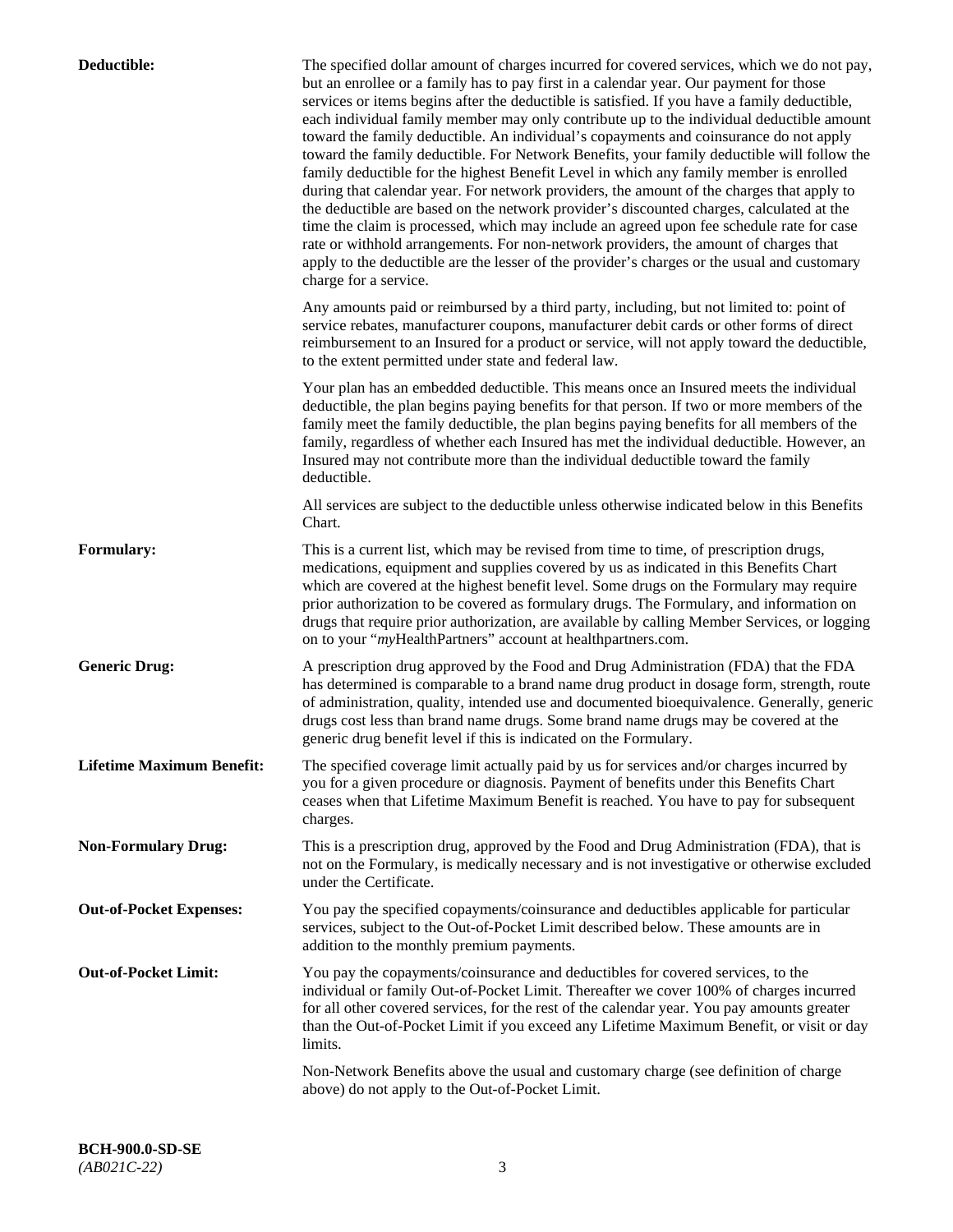Non-Network Benefits for transplant surgery and bariatric surgery do not apply to the Out-of-Pocket Limit.

Any amounts paid or reimbursed by a third party, including, but not limited to: point of service rebates, manufacturer coupons, manufacturer debit cards or other forms of direct reimbursement to an Insured for a product or service, will not apply as an out of pocket expense, to the extent permitted under state and federal law.

You are responsible to keep track of the out-of-pocket expenses. Contact our Member Services Department for assistance in determining the amount paid by the enrollee for specific eligible services received. Claims for reimbursement under the Out-of-Pocket Limit provisions are subject to the same time limits and provisions described under the "Claims Provisions" section of the Certificate.

**Specialty Drug List:** This is a current list, which may be revised from time to time, of prescription drugs, medications, equipment and supplies, which are typically bio-pharmaceuticals. The purpose of a Specialty Drug List is to facilitate enhanced monitoring of complex therapies used to treat specific conditions. Specialty drugs are covered by us as indicated in this Benefits Chart. The Specialty Drug List is available by calling Member Services, or logging on to your "*my*HealthPartners" account at [healthpartners.com.](http://healthpartners.com/)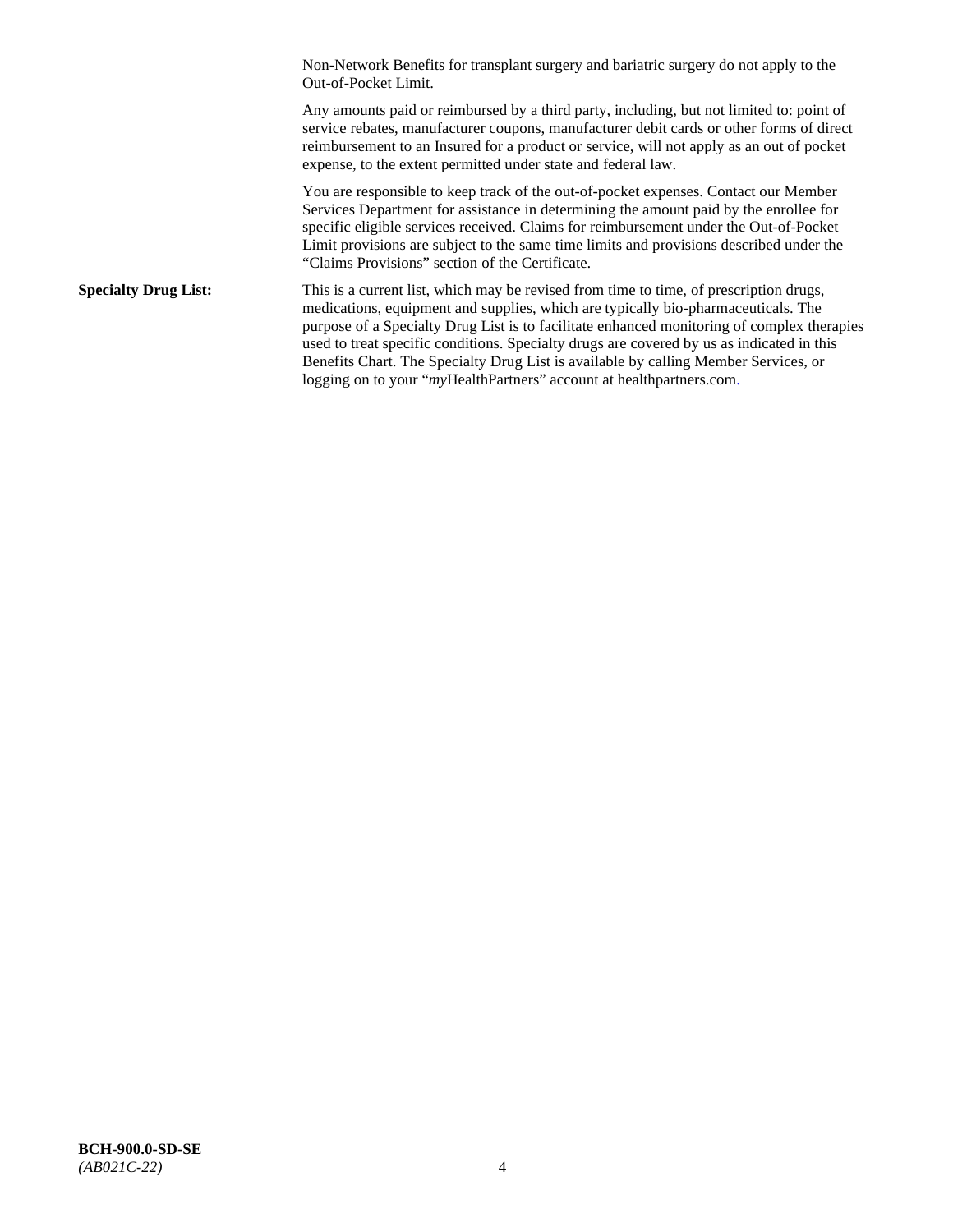# **DEDUCTIBLES, OUT-OF-POCKET LIMITS AND LIFETIME MAXIMUMS**

#### **Individual Calendar Year Deductible**

| <b>Network Benefits</b> | <b>Non-Network Benefits</b> |
|-------------------------|-----------------------------|
| \$5,000                 | \$10,000                    |

#### **Family Calendar Year Deductible**

| <b>Network Benefits</b> | <b>Non-Network Benefits</b> |
|-------------------------|-----------------------------|
| \$10,000                | \$20,000                    |

Separate deductibles must be satisfied under the Network Benefits and Non-Network Benefits.

Your plan has an embedded deductible. This means once an insured meets the individual deductible, the plan begins paying benefits for that person. If two or more members of the family meet the family deductible, the plan begins paying benefits for all members of the family, regardless of whether each insured has met the individual deductible. However, an insured may not contribute more than the individual deductible toward the family deductible.

Any amounts paid or reimbursed by a third party, including but not limited to: point of service rebates, manufacturer coupons, manufacturer debit cards or other forms of direct reimbursement to an insured for a product or service, will not apply toward the deductible, to the extent permitted under state and federal law.

#### **Individual Calendar Year Out-of-Pocket Limit**

| <b>Network Benefits</b> | <b>Non-Network Benefits</b> |
|-------------------------|-----------------------------|
| \$5,250                 | \$30,000                    |

### **Family Calendar Year Out-of-Pocket Limit**

| <b>Network Benefits</b> | <b>Non-Network Benefits</b> |
|-------------------------|-----------------------------|
| \$10,500                | \$60,000                    |

Separate Out-of-Pocket Limits must be satisfied under Network Benefits and Non-Network Benefits.

Non-Network Benefits above the usual and customary charge will not apply toward the individual or family Out-of-Pocket Limit.

Non-Network Benefits for transplant surgery and bariatric surgery do not apply to the Out-of-Pocket Limit.

Any amounts paid or reimbursed by a third party, including, but not limited to: point of service rebates, manufacturer coupons, manufacturer debit cards or other forms of direct reimbursement to an Insured for a product or service, will not apply as an outof-pocket expense, to the extent permitted under state and federal law.

### **Lifetime Maximum Benefit for Bariatric Surgery**

| <b>Network Benefits</b> | <b>Non-Network Benefits</b> |
|-------------------------|-----------------------------|
| Unlimited.              | \$5,000                     |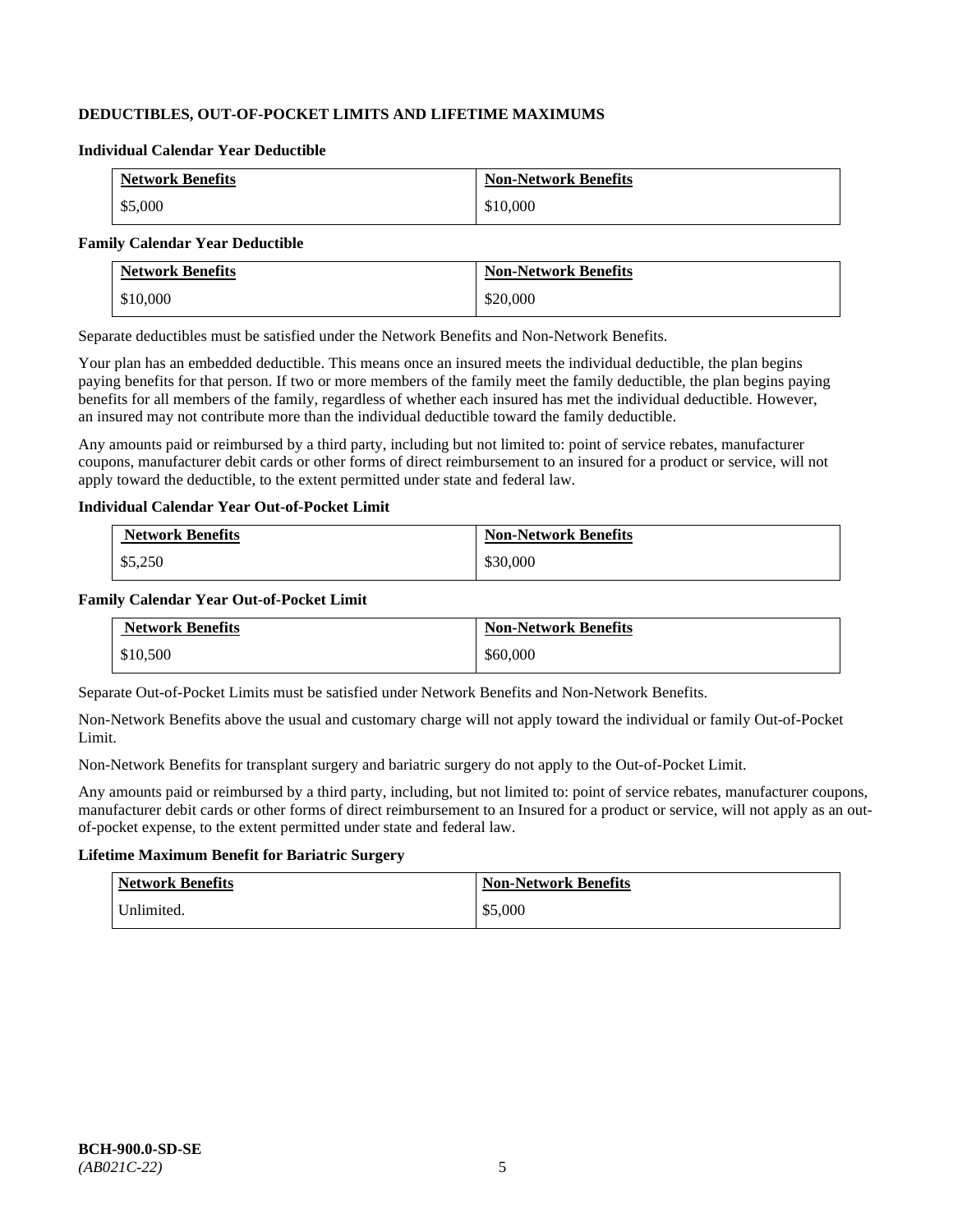# **AMBULANCE AND MEDICAL TRANSPORTATION**

#### **Covered Services:**

We cover ambulance and medical transportation for medical emergencies. We also cover medically necessary, non-emergency medical transportation if it meets our medical coverage criteria. Covered services and supplies are based on established medical policies, which are subject to periodic review and modification by the medical or dental directors. These medical policies (medical coverage criteria) and applicable prior authorization requirements are available by calling Member Services, or logging on to your "*my*HealthPartners" account at [healthpartners.com.](http://healthpartners.com/)

| <b>Network Benefits</b>       | <b>Non-Network Benefits</b> |
|-------------------------------|-----------------------------|
| 100% of the charges incurred. | See Network Benefits.       |

#### **Not Covered:**

• See "Services Not Covered" in the Certificate.

#### **AUTISM SERVICES**

#### **Covered Services:**

We cover Applied Behavioral Analysis (ABA) and Intensive Early Intervention Behavioral Therapy (IEIBT) for treatment of autism spectrum disorders for children under age 18. We have the right to review the treatment that an Insured is receiving not more than once every three months, without a contract stipulating that a more frequent review is necessary.

A person who performs ABA must:

- be licensed by the South Dakota Board of Medical and Osteopathic Examiners or the Board of Examiners of Psychologists and have documented training and competence in applied behavior analysis; or
- be licensed by the South Dakota Board of Social Workers as a licensed behavior analyst.

Physical therapy, occupational therapy and speech therapy are covered under the "Physical Therapy, Occupational Therapy and Speech Therapy" section. Medications are covered under the "Prescription Drug Services" section. Covered services are based on established medical policies, which are subject to periodic review and modification by the medical directors. These medical policies (medical coverage criteria) are available online at [healthpartners.com](http://healthpartners.com/) or by calling Member Services.

Coverage for applied behavior analysis will provide an annual maximum benefit for Network and Non-Network Benefits combined, that may not be less than:

- Through age 6**:** 1,300 hours per calendar year
- Age 7 through age 13**:** 900 hours per calendar year
- Age 14 through age 18**:** 450 hours per calendar year

| <b>Network Benefits</b>       | <b>Non-Network Benefits</b>  |
|-------------------------------|------------------------------|
| 100% of the charges incurred. | 50% of the charges incurred. |

#### **Not Covered:**

• See "Services Not Covered" in the Certificate.

### **BEHAVIORAL HEALTH SERVICES**

#### **Covered Services:**

Covered services are based on established medical policies, which are subject to periodic review and modification by the medical directors. These medical policies (medical coverage criteria) are available by calling Member Services, or logging on to your "*my*HealthPartners" account at [healthpartners.com.](http://healthpartners.com/)

#### **Mental Health Services**

We cover services for mental health diagnoses as described in the Diagnostic and Statistical Manual of Mental Disorders – Fifth Edition (DSM-5) (most recent edition).

**BCH-900.0-SD-SE**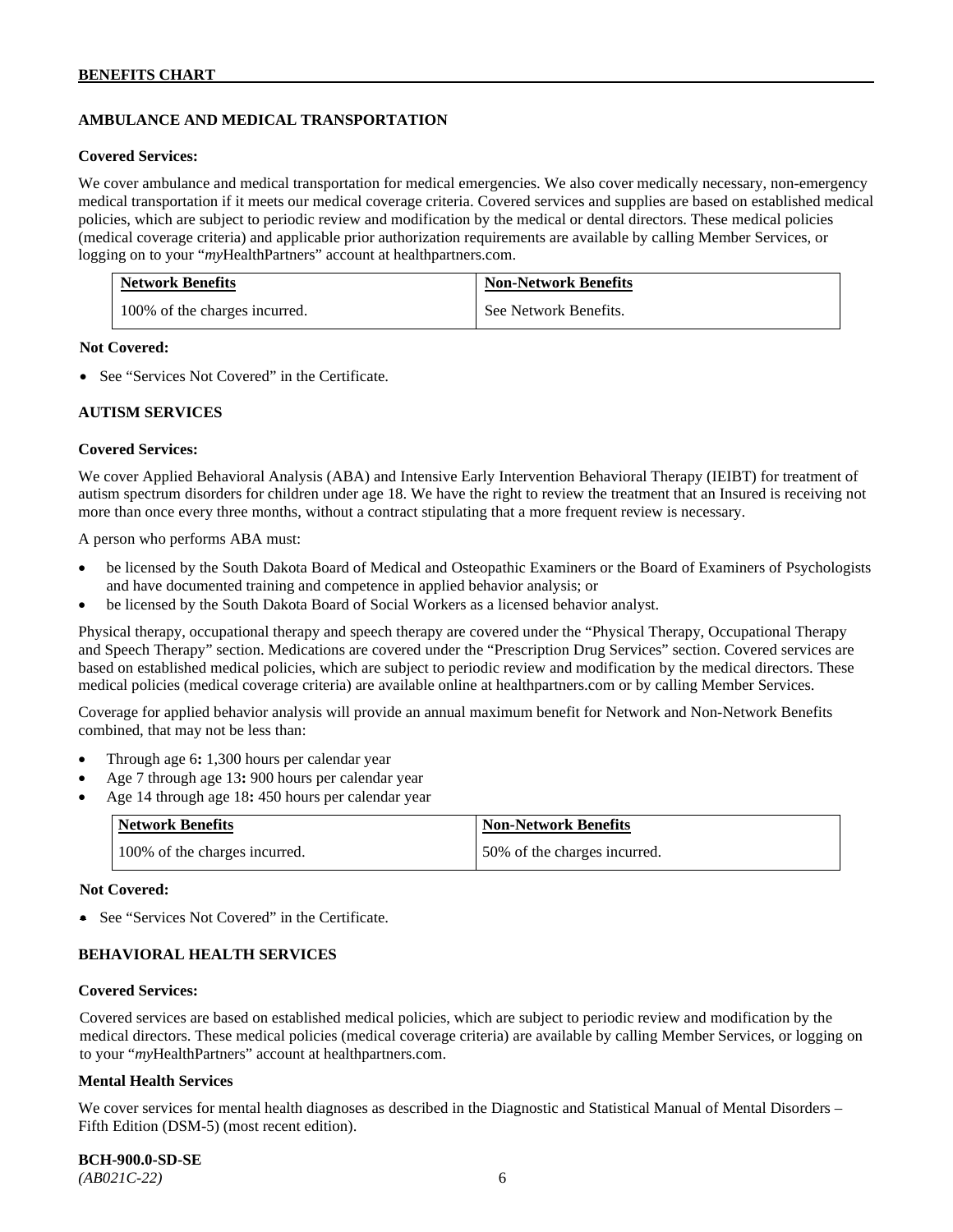**Outpatient services including intensive outpatient and day treatment services:** We cover medically necessary outpatient professional mental health services for evaluation, crisis intervention, and treatment of mental health disorders.

A comprehensive diagnostic assessment will be used as the basis for a determination by a mental health professional, concerning the appropriate treatment and the extent of services required.

Outpatient services we cover for a diagnosed mental health condition include the following:

- Individual, group, family, and multi-family therapy;
- Medication management provided by a physician, certified nurse practitioner, or physician's assistant;
- Psychological testing services for the purposes of determining the differential diagnoses and treatment planning for patients currently receiving behavioral health services;
- Day treatment and intensive outpatient services in a licensed program;
- Partial hospitalization services in a licensed hospital or community mental health center;
- Psychotherapy and nursing services provided in the home if authorized by us; and
- Treatment for gender dysphoria.

| <b>Network Benefits</b>       | <b>Non-Network Benefits</b>  |
|-------------------------------|------------------------------|
| 100% of the charges incurred. | 50% of the charges incurred. |

#### **Group therapy**

| <b>Network Benefits</b>       | <b>Non-Network Benefits</b>  |
|-------------------------------|------------------------------|
| 100% of the charges incurred. | 50% of the charges incurred. |

**Inpatient services, including mental health residential treatment services:** We cover the following:

- Medically necessary inpatient services in a hospital and professional services for treatment of mental health disorders. Medical stabilization is covered under inpatient hospital services in the "Hospital and Skilled Nursing Facility Services" section; and
- Medically necessary mental health residential treatment services. This care must be authorized by us and provided by a hospital or residential behavioral health treatment facility licensed by the local state or Department of Health and Human Services. Services not covered under this benefit include halfway houses, group homes, extended care facilities, shelter services, correctional services, detention services, transitional services, group residential services, foster care services and wilderness programs.

| <b>Network Benefits</b>       | <b>Non-Network Benefits</b>  |
|-------------------------------|------------------------------|
| 100% of the charges incurred. | 50% of the charges incurred. |

#### **Substance use disorder (SUD) services**

We cover medically necessary services for assessments by a licensed alcohol and drug counselor and treatment of substance use disorders as defined in the latest edition of the DSM-5.

**Outpatient services, including intensive outpatient and day treatment services:** We cover medically necessary outpatient professional services for the diagnosis and treatment of substance use disorder. Substance use disorder treatment services must be provided by a program licensed by the local Department of Health and Human Services.

Outpatient services we cover for a diagnosed substance use disorder include the following:

- Individual, group, family, and multi-family therapy provided in an office setting;
- Opiate replacement therapy including methadone and buprenorphine treatment; and
- Day treatment and intensive outpatient services in a licensed program.

| <b>Network Benefits</b>       | <b>Non-Network Benefits</b>  |
|-------------------------------|------------------------------|
| 100% of the charges incurred. | 50% of the charges incurred. |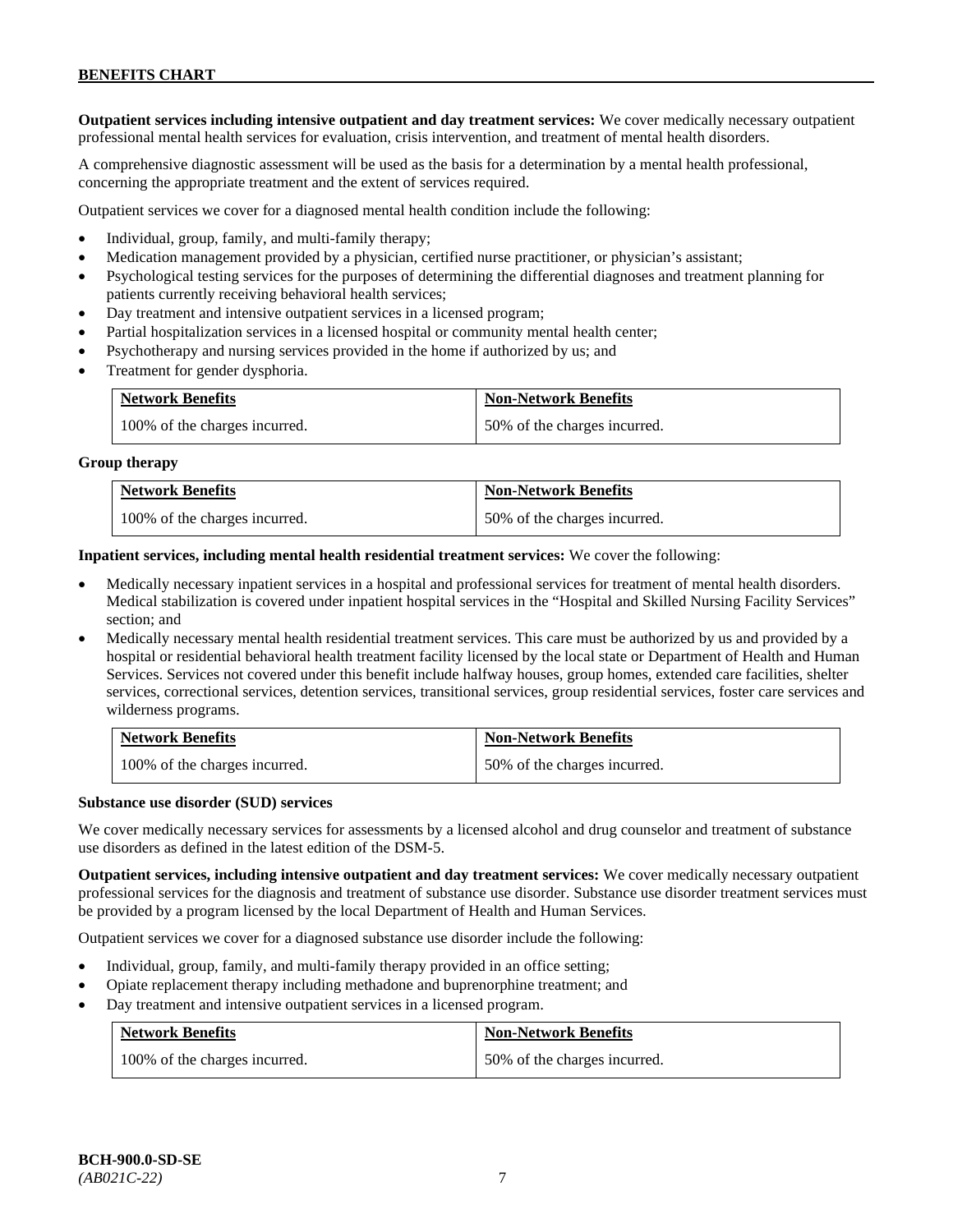**Inpatient services:** We cover the following:

- Medically necessary inpatient services in hospitals and residential primary treatment facilities approved by the State of South Dakota which are carrying out an approved program pursuant to the diagnosis and recommendation of a doctor;
- Services provided in a hospital that is licensed by the local state and accredited by Medicare; and
- Detoxification services in a hospital or community detoxification facility if it is licensed by the State of South Dakota as an approved inpatient alcoholism treatment facility.

| <b>Network Benefits</b>       | <b>Non-Network Benefits</b>  |
|-------------------------------|------------------------------|
| 100% of the charges incurred. | 50% of the charges incurred. |

#### **Not Covered:**

See "Services Not Covered" in the Group Certificate.

# **CHIROPRACTIC SERVICES**

### **Covered Services:**

We cover chiropractic services for rehabilitative care. Chiropractic services are adjustments to any abnormal articulations of the human body, especially those of the spinal column, for the purpose of giving freedom of action to impinged nerves that may cause pain or deranged function.

Massage therapy which is performed in conjunction with other treatment/modalities by a chiropractor, is part of a prescribed treatment plan and is not billed separately is covered.

| <b>Network Benefits</b>       | <b>Non-Network Benefits</b>  |
|-------------------------------|------------------------------|
| 100% of the charges incurred. | 50% of the charges incurred. |

### **Not Covered:**

- Massage therapy for the purpose of comfort or convenience of the Insured.
- See "Services Not Covered" in the Certificate.

### **CLINICAL TRIALS**

### **Covered Services:**

We cover certain routine services if you participate in a Phase I, Phase II, Phase III or Phase IV clinical trial that is conducted in relation to the prevention, detection, or treatment of cancer or other life-threatening disease or condition as defined in the Affordable Care Act. We cover routine patient costs for services that would be eligible under this Benefits Chart if the service were provided outside of a clinical trial.

| <b>Network Benefits</b>                              | <b>Non-Network Benefits</b>                          |
|------------------------------------------------------|------------------------------------------------------|
| Coverage level is same as corresponding Network      | Coverage level is same as corresponding Non-Network  |
| Benefits, depending on type of service provided such | Benefits, depending on type of service provided such |
| as Office Visits for Illness or Injury, Inpatient or | as Office Visits for Illness or Injury, Inpatient or |
| <b>Outpatient Hospital Services.</b>                 | <b>Outpatient Hospital Services.</b>                 |

### **Not Covered:**

- The investigative item, device or service itself.
- Items or services that are provided solely to satisfy data collection and analysis needs and that are not used in the direct clinical management of the patient.
- A service that is clearly inconsistent with widely accepted and established standards of care for a particular diagnosis.
- See "Services Not Covered" in the Certificate.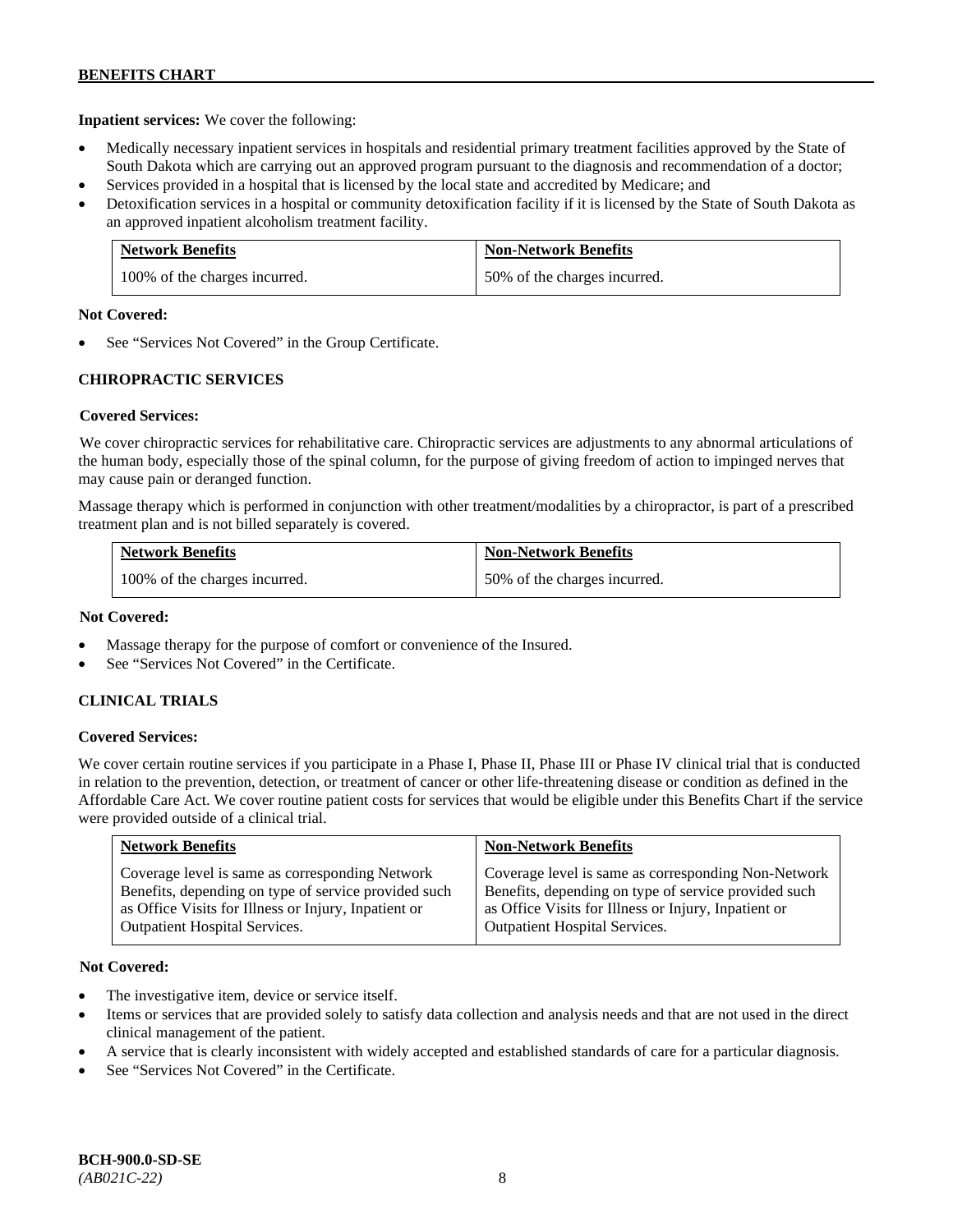# **DENTAL SERVICES**

#### **Covered Services:**

We cover services described below.

**Accidental dental services:** We cover dentally necessary services to treat and restore damage to teeth as a result of an accidental injury. Coverage is for damage caused by external trauma to face and mouth only, not for cracked or broken teeth which result from biting or chewing. We cover restorations, root canals, crowns and replacement of teeth lost that are directly related to the accident in which the Insured was involved. We cover initial exams, x-rays, and palliative treatment including extractions, and other oral surgical procedures directly related to the accident. Subsequent treatment must be initiated within the specified time-frame and must be directly related to the accident.

Full mouth rehabilitation to correct occlusion (bite) and malocclusion (misaligned teeth not due to the accident) are not covered.

When an implant-supported dental prosthetic treatment is pursued, the accidental dental benefit will be applied to the prosthetic procedure. Benefits are limited to the amount that would be paid toward the placement of a removable dental prosthetic appliance that could be used in the absence of implant treatment. Care must be provided or pre-authorized by a HealthPartners dentist.

| <b>Network Benefits</b>       | <b>Non-Network Benefits</b>  |
|-------------------------------|------------------------------|
| 100% of the charges incurred. | 50% of the charges incurred. |

For all accidental dental services, treatment and/or restoration must be initiated within six months of the date of the injury. Coverage is limited to the initial course of treatment and/or initial restoration. Services must be provided within twentyfour months of the date of injury to be covered.

#### **Medical referral dental services**

**Medically necessary outpatient dental services:** We cover medically necessary outpatient dental services. Coverage is limited to dental services required for treatment of an underlying medical condition, e.g., removal of teeth to complete radiation treatment for cancer of the jaw, cysts and lesions.

| <b>Network Benefits</b>       | <b>Non-Network Benefits</b>  |
|-------------------------------|------------------------------|
| 100% of the charges incurred. | 50% of the charges incurred. |

**Medically necessary hospitalization and anesthesia for dental care:** We cover medically necessary hospitalization and anesthesia for dental care. This is limited to charges incurred by an Insured who: (1) is a child under age 14, or (2) is severely disabled or otherwise suffers from a developmental disability as determined by a licensed physician which places that person under at serious risk. The requirement of a hospital setting must be due to an Insured's underlying medical condition. Coverage is limited to facility and anesthesia charges. Anesthesia is covered in a hospital or a dental office. Oral surgeon/dentist professional fees are not covered. Hospitalization required due to the behavior of the Insured or due to the extent of the dental procedure is not covered.

| <b>Network Benefits</b>       | <b>Non-Network Benefits</b> |
|-------------------------------|-----------------------------|
| 100% of the charges incurred. | 50% of the charges incurred |

**Medical complications of dental care:** We cover medical complications of dental care. Treatment must be medically necessary care and related to medical complications of non-covered dental care, including complications of the head, neck, or substructures.

| <b>Network Benefits</b>       | <b>Non-Network Benefits</b>  |
|-------------------------------|------------------------------|
| 100% of the charges incurred. | 50% of the charges incurred. |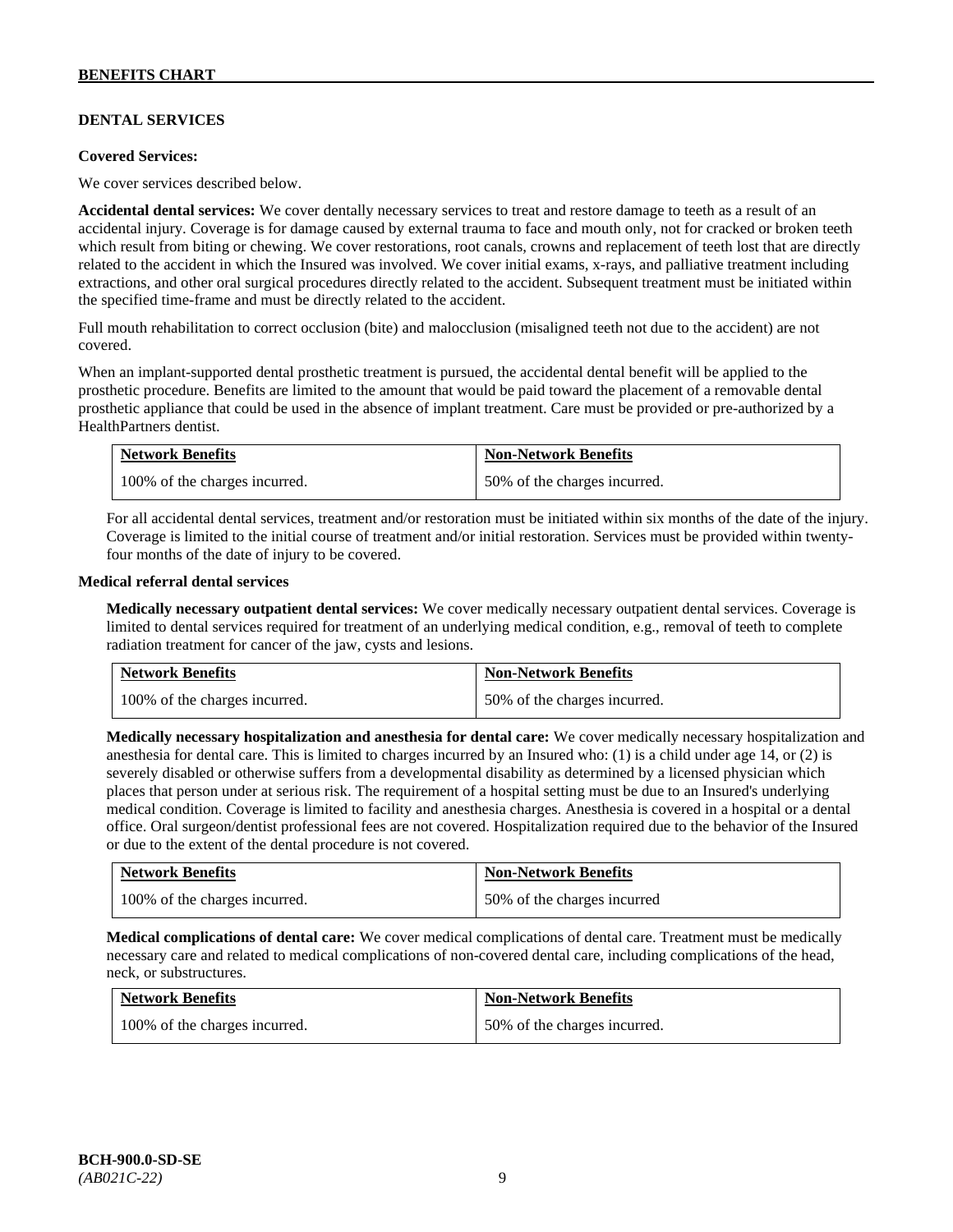**Oral surgery:** We cover oral surgery. Coverage is limited to treatment of medical conditions requiring oral surgery, such as treatment of oral neoplasm, non-dental cysts, fracture of the jaws, trauma of the mouth and jaws, and any other oral surgery procedures provided as medically necessary dental services.

| <b>Network Benefits</b>       | <b>Non-Network Benefits</b>  |
|-------------------------------|------------------------------|
| 100% of the charges incurred. | 50% of the charges incurred. |

**Treatment of cleft lip and cleft palate of a dependent child:** We cover treatment of cleft lip and cleft palate of a dependent child, to the limiting age in the definition of an "Eligible Dependent", including orthodontic treatment and oral surgery directly related to the cleft. Benefits for individuals age 26 up to the limiting age for coverage of the dependent are limited to inpatient or outpatient expenses arising from medical and dental treatment that was scheduled or initiated prior to the dependent turning age 19. Dental services which are not required for the treatment of cleft lip or cleft palate are not covered. If a dependent child covered under the Certificate and Benefits Chart is also covered under a dental plan which includes orthodontic services, that dental plan shall be considered primary for the necessary orthodontic services. Oral appliances are subject to the same copayment, conditions and limitations as durable medical equipment.

| <b>Network Benefits</b>       | <b>Non-Network Benefits</b>  |
|-------------------------------|------------------------------|
| 100% of the charges incurred. | 50% of the charges incurred. |

**Treatment of temporomandibular disorder (TMD) and craniomandibular disorder (CMD):** We cover surgical and nonsurgical treatment of temporomandibular disorder (TMD) and craniomandibular disorder (CMD), which is medically necessary care. Dental services which are not required to directly treat TMD or CMD are not covered.

| <b>Network Benefits</b>       | <b>Non-Network Benefits</b>  |
|-------------------------------|------------------------------|
| 100% of the charges incurred. | 50% of the charges incurred. |

#### **Not Covered:**

- Dental treatment, procedures or services not listed in this Benefits Chart.
- Accident related dental services if treatment is: (1) initiated beyond six months from the date of the injury; (2) received beyond the initial treatment or restoration; or (3) received beyond twenty-four months from the date of injury.
- Oral surgery to remove wisdom teeth, except as stated in the Pediatric Dental amendment.
- Orthognathic treatment or procedures and all related services.
- See "Services Not Covered" in the Certificate.

# **DIABETES AND HYPERTENSION DISEASE MANAGEMENT PROGRAM**

### **Covered Services:**

- If you meet criteria for coverage, you may qualify for the Diabetes and/or Hypertension Disease Management Program.
- The program covers group health coaching which focuses on weight loss, exercise, behavior modification and health education through Omada Health.

| <b>Network Benefits</b>                                     | <b>Non-Network Benefits</b> |
|-------------------------------------------------------------|-----------------------------|
| 100% of the charges incurred.<br>Deductible does not apply. | Not applicable.             |

### **Not Covered:**

See "Services Not Covered" in the Certificate.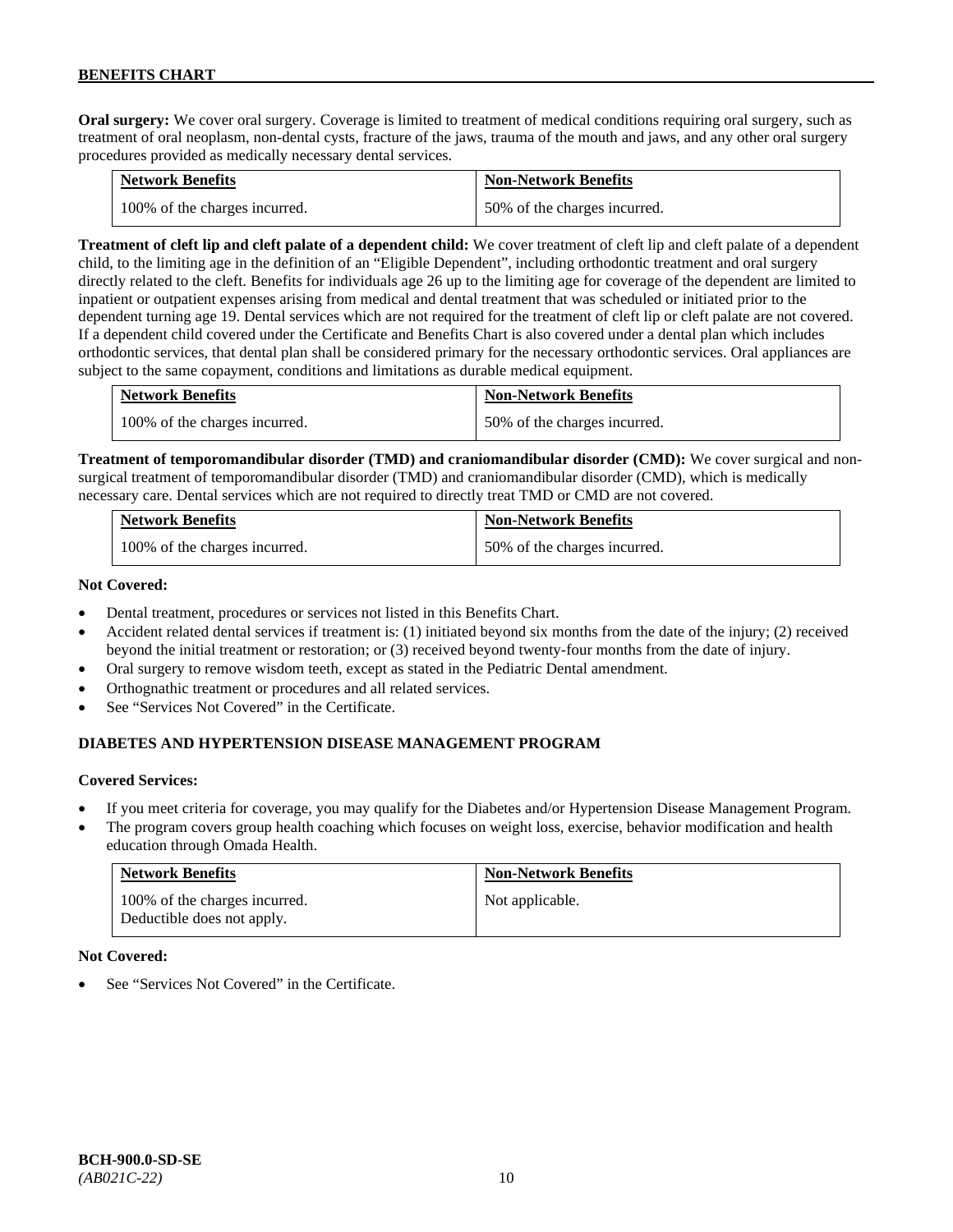# **DIABETIC EQUIPMENT AND SUPPLIES**

#### **Covered Services:**

We cover physician prescribed medically appropriate and necessary drugs and supplies used in the management and treatment of diabetes for insureds with gestational, Type I or Type II diabetes including durable diabetic equipment, measurement and administration aids, and disposable supplies, as described below. Certain items are only covered if your condition meets our coverage criteria and obtained through an authorized vendor. For more information on what we cover and any prior authorization requirements, call Member Services or log on to your "myHealthPartners" account at [healthpartners.com.](http://www.healthpartners.com/)

Insulin and medications for diabetes, including prescribed oral agents for controlling blood sugars and glucagon kits are covered as outpatient drugs under the "Prescription Drug Services" section.

**Pumps and pump supplies.** These include diabetic insulin pumps, diabetic infusion pumps and infusion pump supplies such as infusion sets, tubing, connectors and syringe reservoirs.

Covered insulin pumps that are not available from a DME vendor and only available through a retail pharmacy will be covered as described below. All other insulin pumps, infusion pumps and supplies must be obtained through an authorized durable medical equipment provider and cannot be obtained at a pharmacy.

| <b>Network Benefits</b>                                                                 | <b>Non-Network Benefits</b>  |
|-----------------------------------------------------------------------------------------|------------------------------|
| Pumps received at a pharmacy:<br>100% of the charges incurred.                          | 50% of the charges incurred. |
| Pumps received from a non-pharmacy approved<br>vendor:<br>100% of the charges incurred. |                              |

#### **All other durable equipment and diabetic supplies**

Durable Diabetic Equipment and Supplies. These include continuous glucose monitoring system (CGMS), transmitter, sensors and receivers, diabetic blood glucose monitors and control/calibrating solutions (for checking accuracy or testing equipment and test strips).

Disposable Diabetic Supplies. These are one-time use supplies, including syringes, lancets, lancet devices, blood and urine ketone test strips, and needles.

Certain diabetic supplies and equipment must be purchased at a pharmacy.

| <b>Network Benefits</b>                                                                                               | <b>Non-Network Benefits</b>  |
|-----------------------------------------------------------------------------------------------------------------------|------------------------------|
| If received through a pharmacy:<br>100% of the charges incurred.                                                      | 50% of the charges incurred. |
| If received through a non-pharmacy provider:<br>100% of the charges incurred if purchased from an<br>approved vendor. |                              |

#### **Limitations:**

- No more than a 93-day supply of diabetic supplies is covered and dispensed at a time.
- We require that certain diabetic supplies and equipment be purchased at a pharmacy.
- Diabetic supplies and equipment are limited to certain models and brands.
- Durable medical equipment and supplies must be obtained from or repaired by approved vendors.
- Covered services and supplies are based on established medical policies which are subject to periodic review and modification by the medical directors. Our coverage policy for diabetic supplies includes information on our required models and brands. These medical policies (medical coverage criteria) are available by calling Member Services, or logging on to your "myHealthPartners" account at [healthpartners.com.](http://www.healthpartners.com/)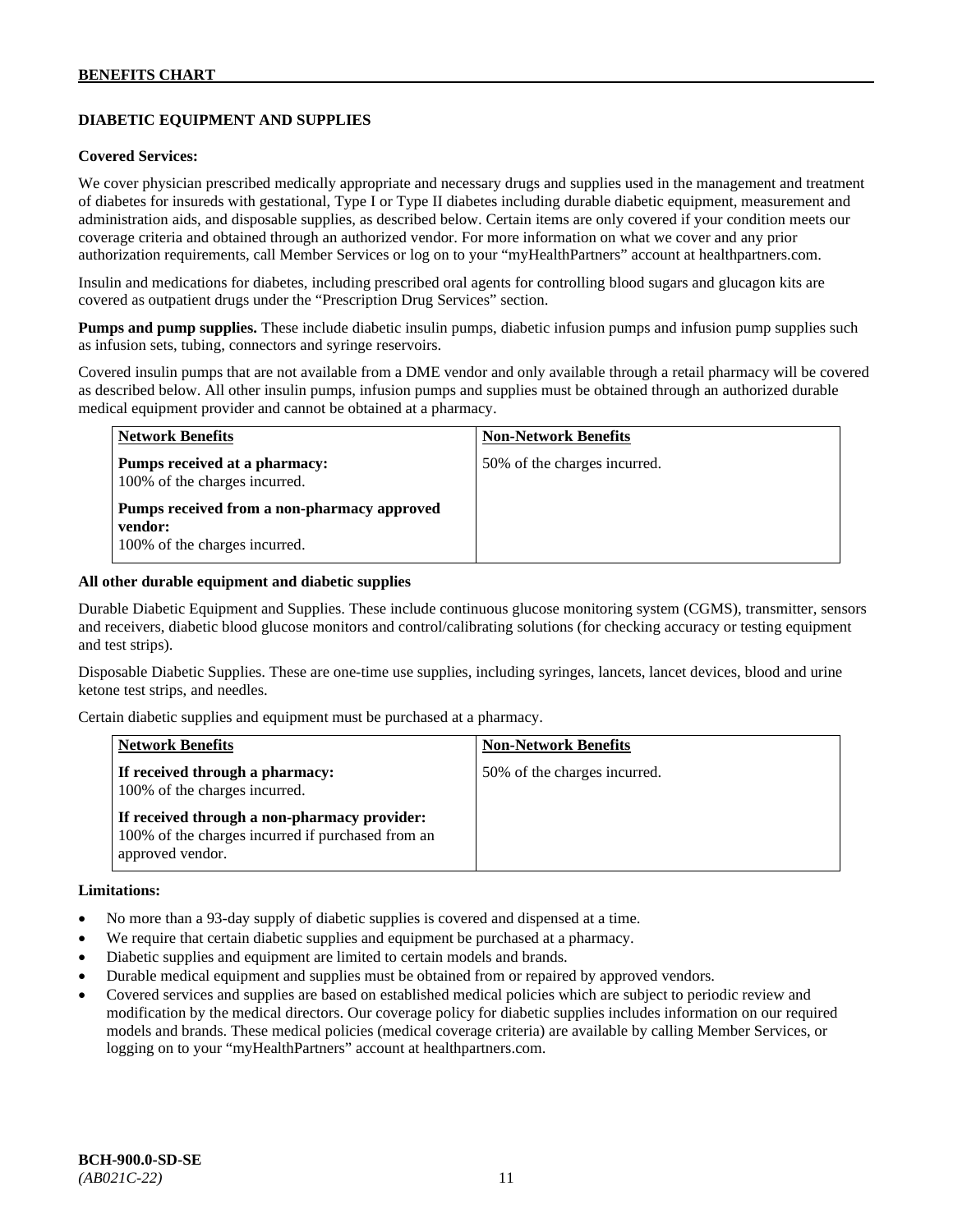### **Not Covered:**

- Replacement or repair of any covered items, if the items are (i) damaged or destroyed by misuse, abuse or carelessness, (ii) lost; or (iii) stolen.
- Duplicate or similar items.
- Labor and related charges for repair of any covered items which are more than the cost of replacement by an approved vendor.
- Batteries for monitors and equipment.
- Sales tax, mailing, delivery charges, service call charges.
- See "Services Not Covered" in the Certificate.

# **DIAGNOSTIC IMAGING SERVICES**

### **Covered Services:**

We cover diagnostic imaging, when ordered by a provider and provided in a clinic or outpatient hospital facility.

We cover services provided in a clinic or outpatient hospital facility. To see the benefit level for inpatient hospital or skilled nursing facility services, see benefits under Inpatient Hospital and Skilled Nursing Facility Services.

#### **Outpatient magnetic resonance imaging (MRI) and computed tomography (CT)**

| <b>Network Benefits</b>       | <b>Non-Network Benefits</b>  |
|-------------------------------|------------------------------|
| 100% of the charges incurred. | 50% of the charges incurred. |

### **All other outpatient diagnostic imaging services**

| <b>Network Benefits</b>       | <b>Non-Network Benefits</b>  |
|-------------------------------|------------------------------|
| 100% of the charges incurred. | 50% of the charges incurred. |

### **Preventive services (MRI/CT procedures are not considered preventive)**

Diagnostic imaging services associated with preventive services are covered at the benefit level shown in the "Preventive Services" section of this Benefits Chart.

### **Not Covered:**

See "Services Not Covered" in the Certificate.

### **DURABLE MEDICAL EQUIPMENT, PROSTHETICS, ORTHOTICS AND SUPPLIES**

#### **Covered Services:**

We cover equipment, supplies and services, as described below. Certain items are only covered if your condition meets our coverage criteria. For more information on what we cover and any prior authorization requirements, call Member Services or log on to your "*my*HealthPartners" account at [healthpartners.com.](http://healthpartners.com/)

- Durable medical equipment, such as wheelchairs, ventilators, oxygen, oxygen equipment, continuous positive airway pressure (CPAP) devices, hospital beds, and related services.
- Prosthetics, including breast prostheses, artificial limbs and artificial eyes, and related supplies.
- Orthotics.
- Medical supplies, including splints, surgical stockings, casts and dressings.
- Enteral feedings.
- Special dietary treatment for Phenylketonuria (PKU) and oral amino acid based elemental formula if it meets our medical coverage criteria.

Diabetic equipment and supplies are covered under the "Diabetic Equipment and Supplies" section.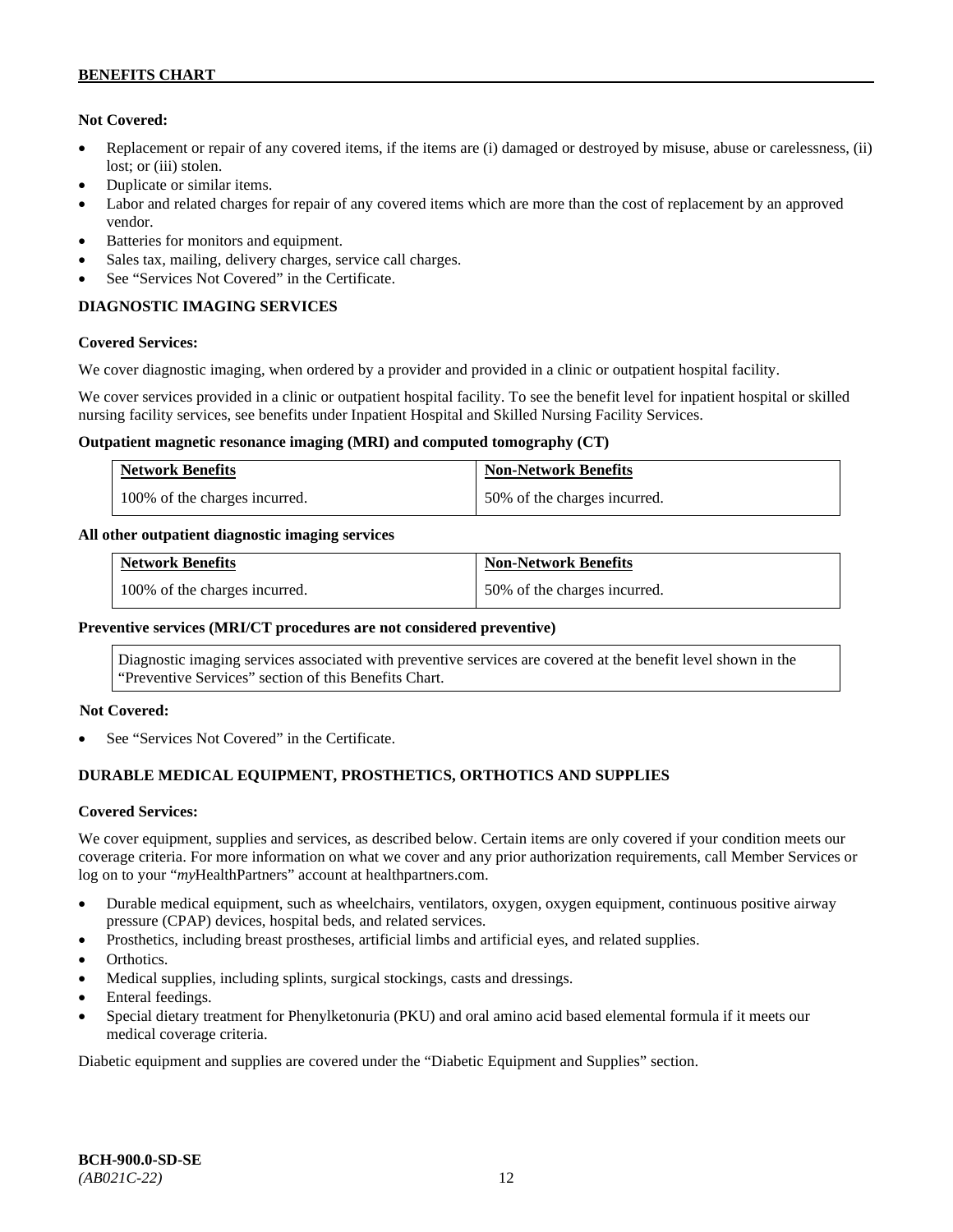### **Special dietary treatment for phenylketonuria (PKU) if it meets our medical coverage criteria**

We cover testing, diagnosis and treatment of phenylketonuria including dietary management, formulas, case management, intake and screening, assessment, comprehensive care planning and service referral.

| <b>Network Benefits</b>       | <b>Non-Network Benefits</b>  |
|-------------------------------|------------------------------|
| 100% of the charges incurred. | 50% of the charges incurred. |

### **Oral amino acid based elemental formula if it meets our medical coverage criteria**

| <b>Network Benefits</b>       | <b>Non-Network Benefits</b>  |
|-------------------------------|------------------------------|
| 100% of the charges incurred. | 50% of the charges incurred. |

#### **All other durable medical equipment, prosthetics, orthotics and supplies**

| <b>Network Benefits</b>       | <b>Non-Network Benefits</b>  |
|-------------------------------|------------------------------|
| 100% of the charges incurred. | 50% of the charges incurred. |

#### **Limitations:**

Coverage of durable medical equipment is limited by the following.

Payment will not exceed the cost of an alternate piece of equipment or service that is effective and medically necessary.

- For prosthetic benefits, other than oral appliances for cleft lip and cleft palate, payment will not exceed the cost of an alternate piece of equipment or service that is effective, medically necessary and enables Insureds to conduct standard activities of daily living.
- We reserve the right to determine if an item will be approved for rental vs. purchase.
- Durable medical equipment and supplies must be obtained from or repaired by approved vendors.
- Covered services and supplies are based on established medical policies which are subject to periodic review and modification by the medical or dental directors. Our coverage policy for diabetic supplies includes information on our required models and brands. These medical policies (medical coverage criteria) are available by calling Member Services, or logging on to your "*my*HealthPartners" account at [healthpartners.com.](http://www.healthpartners.com/)

### **Not Covered:**

Items which are not eligible for coverage include, but are not limited to:

- Replacement or repair of any covered items, if the items are (i) damaged or destroyed by misuse, abuse or carelessness, (ii) lost; or (iii) stolen.
- Duplicate or similar items.
- Labor and related charges for repair of any covered items which are more than the cost of replacement by an approved vendor.
- Sales tax, mailing, delivery charges, service call charges.
- Items which are primarily educational in nature or for hygiene, vocation, comfort, convenience or recreation.
- Communication aids or devices: equipment to create, replace or augment communication abilities including, but not limited to, speech processors, receivers, communication boards, or computer or electronic assisted communication.
- Hearing aids (implantable and external, including osseointegrated or bone anchored) and their fitting. This exclusion does not apply to cochlear implants.
- Eyeglasses, contact lenses and their fitting, measurement and adjustment, except as specifically described in this Benefits Chart.
- Hair prostheses (wigs).
- Household equipment which primarily has customary uses other than medical, such as, but not limited to, exercise cycles, air purifiers, central or unit air conditioners, water purifiers, non-allergenic pillows, mattresses or waterbeds.
- Household fixtures including, but not limited to, escalators or elevators, ramps, swimming pools and saunas.
- Modifications to the structure of the home including, but not limited to, its wiring, plumbing or charges for installation of equipment.
- Vehicle, car or van modifications including, but not limited to, hand brakes, hydraulic lifts and car carrier.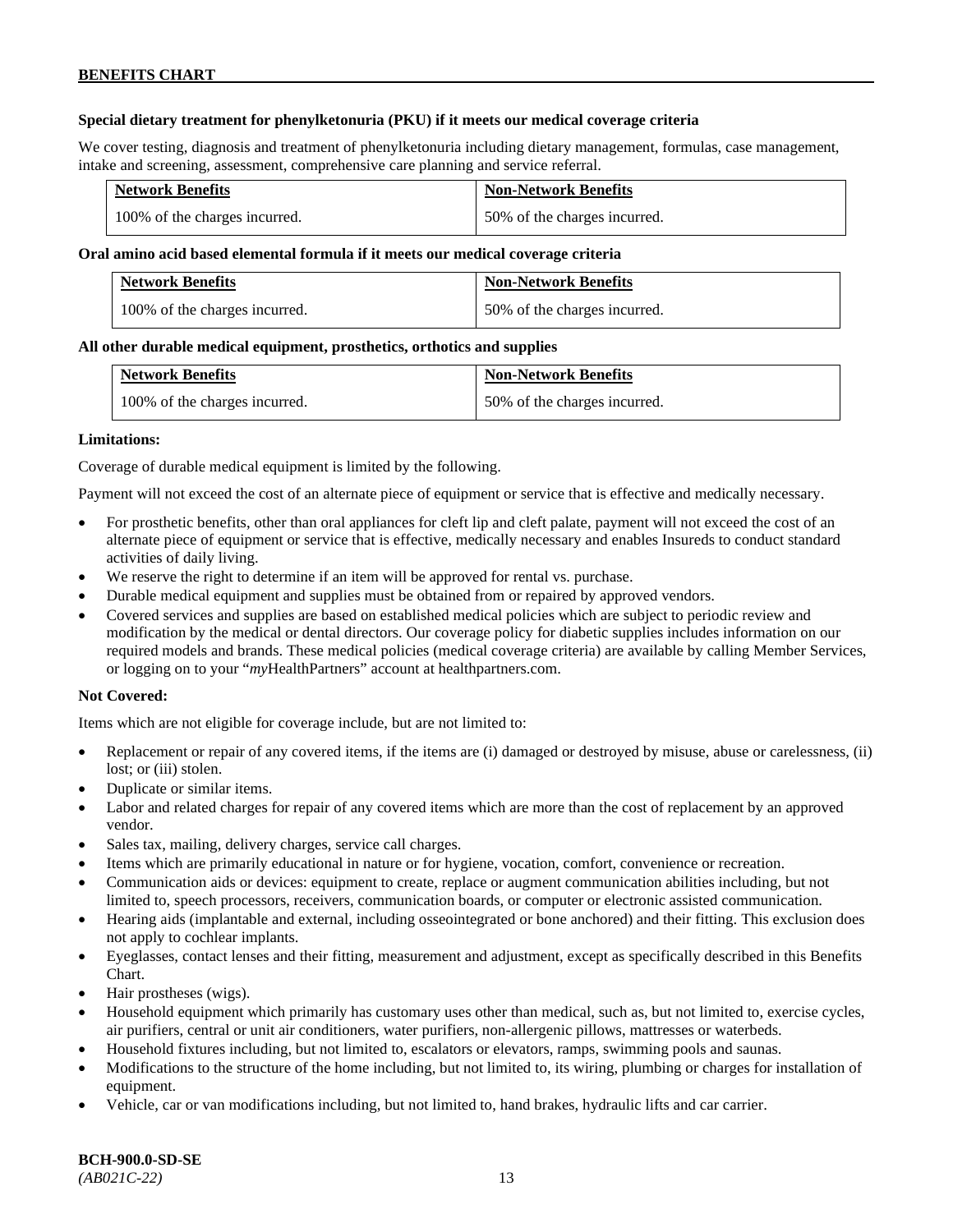- Rental equipment while owned equipment is being repaired by non-contracted vendors, beyond one month rental of medically necessary equipment.
- Other equipment and supplies, including, but not limited to, assistive devices, that we determine are not eligible for coverage.
- See "Services Not Covered" in the Certificate.

# **EMERGENCY AND URGENTLY NEEDED CARE SERVICES**

### **Covered Services:**

We cover services for emergency care and urgently needed care if the services are otherwise eligible for coverage under this Benefits Chart.

**Urgently needed care.** These are services to treat an unforeseen illness or injury:

- that are required in order to prevent a serious deterioration in your health; and
- that cannot be delayed until the next available clinic or office hours.

### **Urgently needed care at clinics**

| <b>Network Benefits</b>       | <b>Non-Network Benefits</b> |
|-------------------------------|-----------------------------|
| 100% of the charges incurred. | See Network Benefits.       |

**Emergency care.** These are services to treat:

- the sudden, unexpected onset of illness or injury which, if left untreated or unattended until the next available clinic or office hours, would result in hospitalization; or
- a condition requiring professional health services immediately necessary to preserve life or stabilize health.

Emergency care includes emergency services as defined in Division BB, Title I, Section 102 of the Consolidated Appropriations Act of 2021.

Emergency care also includes an immediate response service available on a 24-hour, seven-day-a-week basis for each child, or person, having a psychiatric crisis, a mental health crisis, or a mental health emergency.

When reviewing claims for coverage of emergency services, our medical director will take into consideration: (1) a reasonable layperson's belief that the circumstances required immediate medical care that could not wait until the next working day or next available clinic appointment; (2) the time of day and day of the week the care was provided; and (3) the presenting symptoms including, but not limited to, severe pain, to ensure that the decision to reimburse the emergency care is not made solely on the basis of the actual diagnosis.

### **Emergency care in a hospital emergency room, including professional services of a physician**

| <b>Network Benefits</b>       | <b>Non-Network Benefits</b> |
|-------------------------------|-----------------------------|
| 100% of the charges incurred. | See Network Benefits.       |

### **Inpatient emergency care in a hospital:**

| <b>Network Benefits</b>       | <b>Non-Network Benefits</b> |
|-------------------------------|-----------------------------|
| 100% of the charges incurred. | See Network Benefits.       |

### **Not Covered:**

See "Services Not Covered" in the Certificate.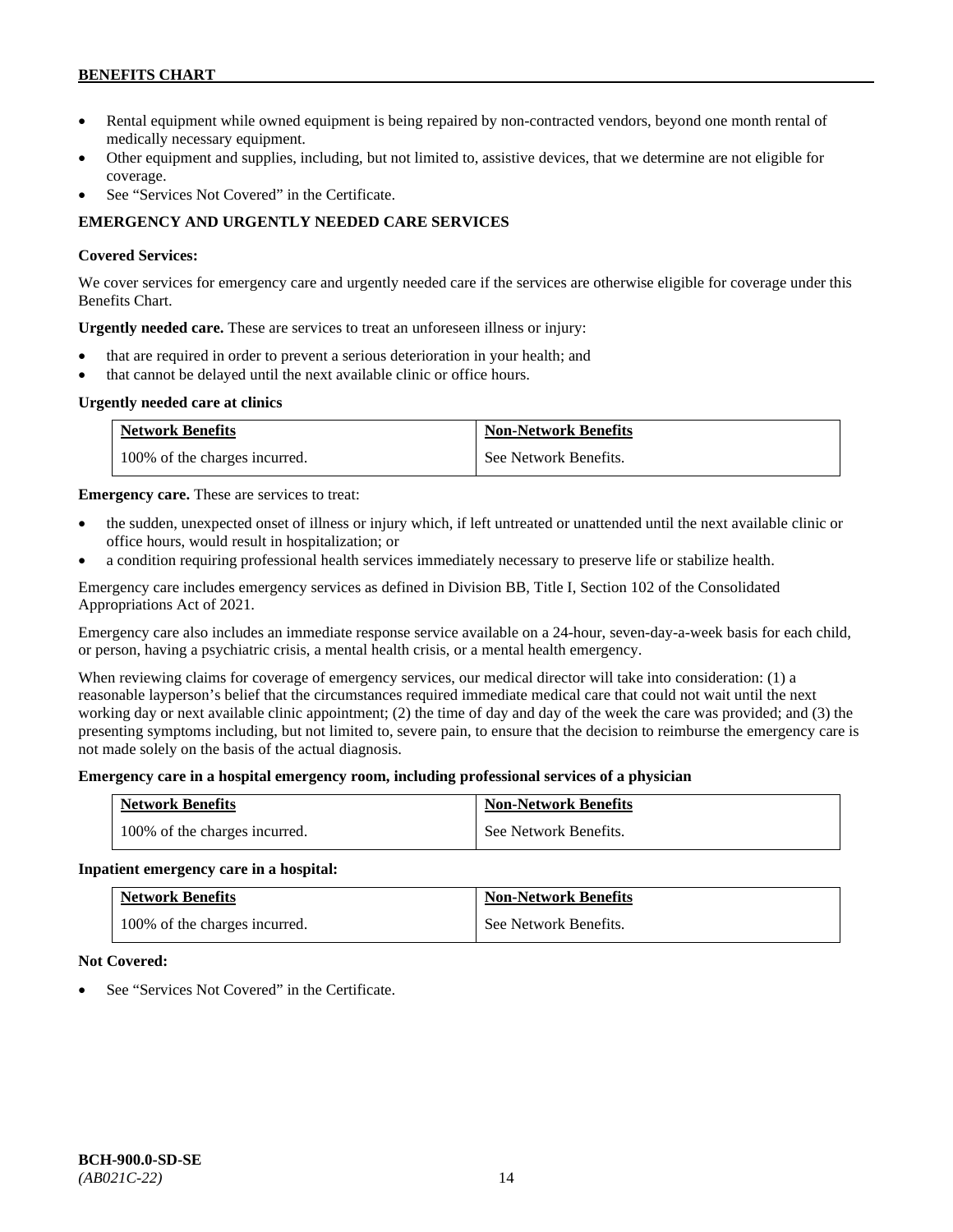### **GENE THERAPY**

#### **Covered Services:**

We cover gene therapy treatment that meets our current medical coverage criteria.

| <b>Network Benefits</b>                                                                                                                                                                                  | <b>Non-Network Benefits</b> |
|----------------------------------------------------------------------------------------------------------------------------------------------------------------------------------------------------------|-----------------------------|
| Coverage level is same as corresponding Network<br>Benefits, depending on type of service provided, such<br>as Office Visits for Illness or Injury, Inpatient or<br><b>Outpatient Hospital Services.</b> | No coverage.                |

#### **Limitations:**

- Gene therapy must be provided by a designated provider.
- Specific types of gene therapy are limited to therapies and conditions specified in our medical coverage criteria.

#### **Not Covered:**

See "Services Not Covered" in the Certificate.

### **HEALTH EDUCATION**

#### **Covered Services:**

We cover education for preventive services and education for the management of chronic health problems, such as diabetes. Coverage includes medical nutrition therapy that is provided by a certified, registered, or licensed health care professional.

We cover diabetic self-management training and education if:

- the service is provided by a physician, nurse, dietitian, pharmacist, or other licensed health care provider who satisfies the current academic eligibility requirements of the National Certification Board for Diabetic Educators and has completed a course in diabetes education and training or has been certified as a diabetes educator; and
- the training and education is based upon a diabetes program recognized by the American Diabetes Association or a diabetes program with a curriculum approved by the American Diabetes Association or the South Dakota Department of Health.

Coverage of diabetes self-management training is limited to Insureds:

- o who are newly diagnosed with diabetes or have received no prior diabetes education;
- o who require a change in current therapy;<br>o who have a co-morbid condition such heal
- who have a co-morbid condition such heart disease or renal failure; or
- o whose diabetes condition is unstable.

See "Diabetic Equipment and Supplies" to see what diabetic equipment and supplies we cover.

| <b>Network Benefits</b>                                     | <b>Non-Network Benefits</b>  |
|-------------------------------------------------------------|------------------------------|
| 100% of the charges incurred.<br>Deductible does not apply. | 50% of the charges incurred. |

#### **Not Covered:**

See "Services Not Covered" in the Certificate.

# **HOME HEALTH SERVICES**

### **Covered Services:**

We cover the following services:

- skilled nursing treatment in the home intended to provide a safe transition from other levels of care;
- physical therapy, occupational therapy, speech therapy, respiratory therapy and other therapeutic services;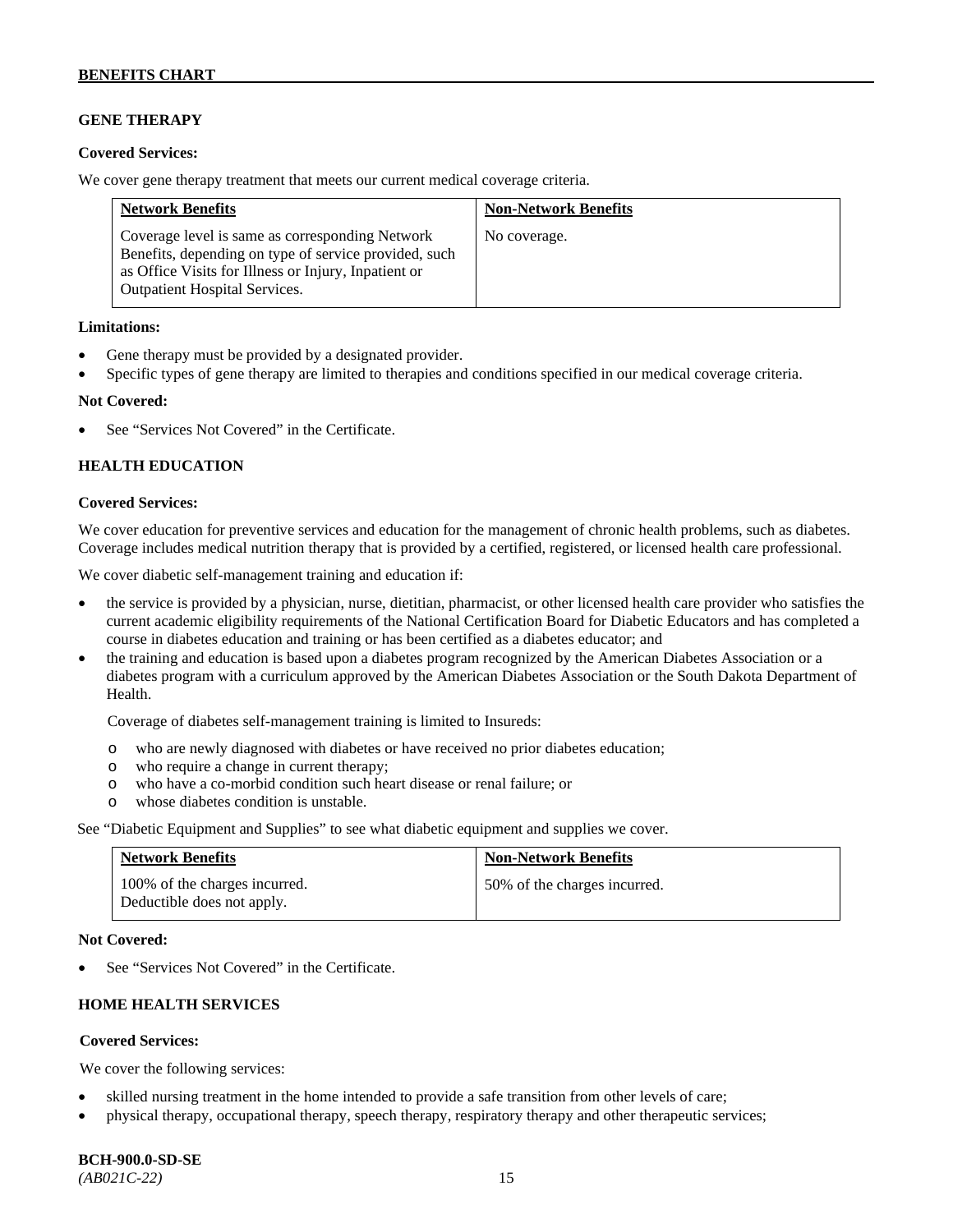- non-routine prenatal and postnatal services;
- routine postnatal well child visits, as described in the Coverage Criteria;
- phototherapy services for newborns. For phototherapy services for newborns and high risk prenatal services, supplies and equipment are included;
- home health aide services and other eligible home health services when provided in your home, if you are homebound (i.e., unable to leave home without considerable effort due to a medical condition. Lack of transportation does not constitute homebound status);
- total parenteral nutrition/intravenous ("TPN/IV") therapy, equipment, supplies and drugs in connection with IV therapy. IV line care kits are covered under Durable Medical Equipment. You do not need to be homebound to receive total parenteral nutrition/intravenous ("TPN/IV") therapy;
- palliative care benefits. Palliative care includes symptom management, education and establishing goals of care. We waive the requirement that you be homebound for a limited number of home visits for palliative care (as shown in this Benefits Chart), if you have a life-threatening, non-curable condition which has a prognosis of survival of two years or less. Additional palliative care visits are eligible under the home health services benefit if you are homebound and meet all other requirements defined in this section.

Home health services are eligible and covered only when they are:

- medically necessary; and
- provided as rehabilitative care, terminal care or maternity care; and
- ordered by a physician, and included in the written home care plan.

### **Physical therapy, occupational therapy, speech therapy, respiratory therapy, home health aide services and palliative care**

| <b>Network Benefits</b>       | <b>Non-Network Benefits</b>  |
|-------------------------------|------------------------------|
| 100% of the charges incurred. | 50% of the charges incurred. |

### **TPN/IV therapy, skilled nursing services, non-routine prenatal/postnatal services and phototherapy**

| Network Benefits              | <b>Non-Network Benefits</b>  |
|-------------------------------|------------------------------|
| 100% of the charges incurred. | 50% of the charges incurred. |

Each 24-hour visit (or shifts of up to 24-hour visits) equals one visit and counts toward the Maximum visits for all other services shown below. Any visit that lasts less than 24 hours, regardless of the length of the visit, will count as one visit toward the Maximum visits for all other services shown below. All visits must be medically necessary and benefit eligible.

### **Routine postnatal well child visit**

| <b>Network Benefits</b>                                     | <b>Non-Network Benefits</b>  |
|-------------------------------------------------------------|------------------------------|
| 100% of the charges incurred.<br>Deductible does not apply. | 50% of the charges incurred. |

#### **Maximum visits for palliative care**

If you are eligible to receive palliative care in the home and you are not homebound, there is a maximum of 12 visits per calendar year.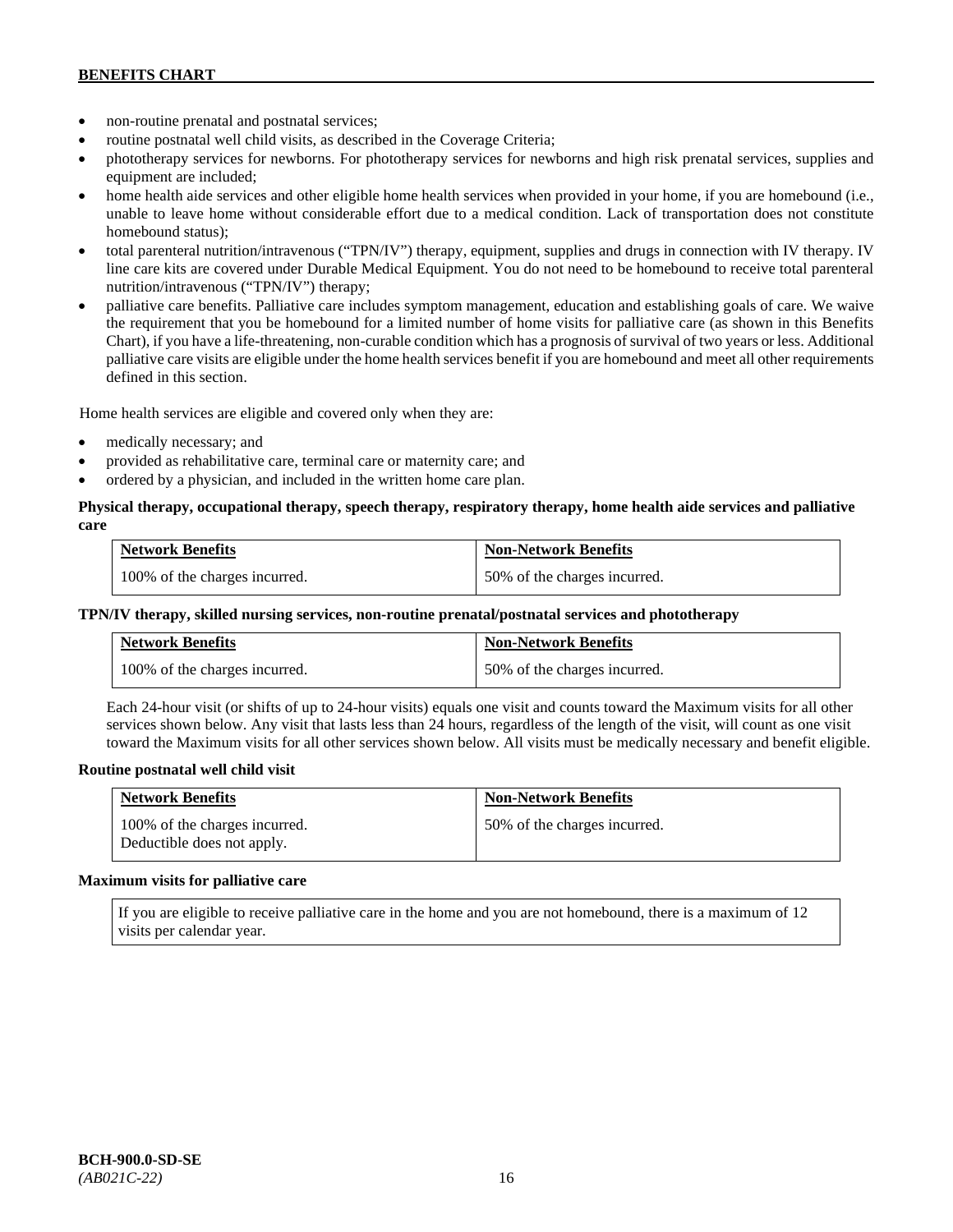### **Maximum visits for all other services**

| <b>Network Benefits</b>       | <b>Non-Network Benefits</b> |
|-------------------------------|-----------------------------|
| 120 visits per calendar year. | 60 visits per calendar year |

Each visit provided under the Network Benefits and Non-Network Benefits counts toward the maximums shown under both Maximum visits sections. The routine postnatal well child visit does not count toward the visit limit.

### **Limitations:**

- Home health services are not provided as a substitute for a primary caregiver in the home or as relief (respite) for a primary caregiver in the home. We will not reimburse family members or residents in your home for the above services.
- A service shall not be considered a skilled nursing service merely because it is performed by, or under the direct supervision of, a licensed nurse. Where a service (such as tracheotomy suctioning or ventilator monitoring) or like services, can be safely and effectively performed by a non-medical person (or self-administered), without the direct supervision of a licensed nurse, the service shall not be regarded as a skilled nursing service, whether or not a skilled nurse actually provides the service. The unavailability of a competent person to provide a non-skilled service shall not make it a skilled service when a skilled nurse provides it. Only the skilled nursing component of so-called "blended" services (i.e. services which include skilled and non-skilled components) are covered under this Benefits Chart.

### **Not Covered:**

- Financial or legal counseling services.
- Housekeeping or meal services in your home.
- Services provided by a family member or enrollee, or a resident in the enrollee's home.
- Vocational rehabilitation and recreational or educational therapy. Recreation therapy is therapy provided solely for the purpose of recreation, including, but not limited to: (a) requests for physical therapy or occupational therapy to improve athletic ability, and (b) braces or guards to prevent sports injuries.
- See "Services Not Covered" in the Certificate.

### **HOSPICE SERVICES**

### **Applicable Definitions:**

**Part-time.** This is up to two hours of service per day, more than two hours is considered continuous care.

**Continuous Care.** This is from two to twelve hours of service per day provided by a registered nurse, licensed practical nurse, or home health aide, during a period of crisis in order to maintain a terminally ill patient at home.

**Appropriate Facility.** This is a nursing home, hospice residence, or other inpatient facility.

**Custodial Care Related to Hospice Services.** This means providing assistance in the activities of daily living and the care needed by a terminally ill patient which can be provided by primary caregiver (i.e., family member or friend) who is responsible for the patient's home care.

### **Covered Services:**

**Hospice Program.** We cover the services described below if you are terminally ill and accepted as a hospice program participant. You must meet the eligibility requirements of the program, and elect to receive services through the hospice program. If you elect to receive hospice services, you do so in lieu of curative treatment for your terminal illness for the period you are enrolled in the hospice program.

**Eligibility:** In order to be eligible to be enrolled in the hospice program, you must: (1) be a terminally ill patient (prognosis of six months or less); (2) have chosen a palliative treatment focus (i.e., emphasizing comfort and supportive services rather than treatment attempting to cure the disease or condition); and (3) continue to meet the terminally ill prognosis as reviewed by our medical director or his or her designee over the course of care. You may withdraw from the hospice program at any time.

**Eligible Services:** Hospice services include the following services provided in accordance with an approved hospice treatment plan.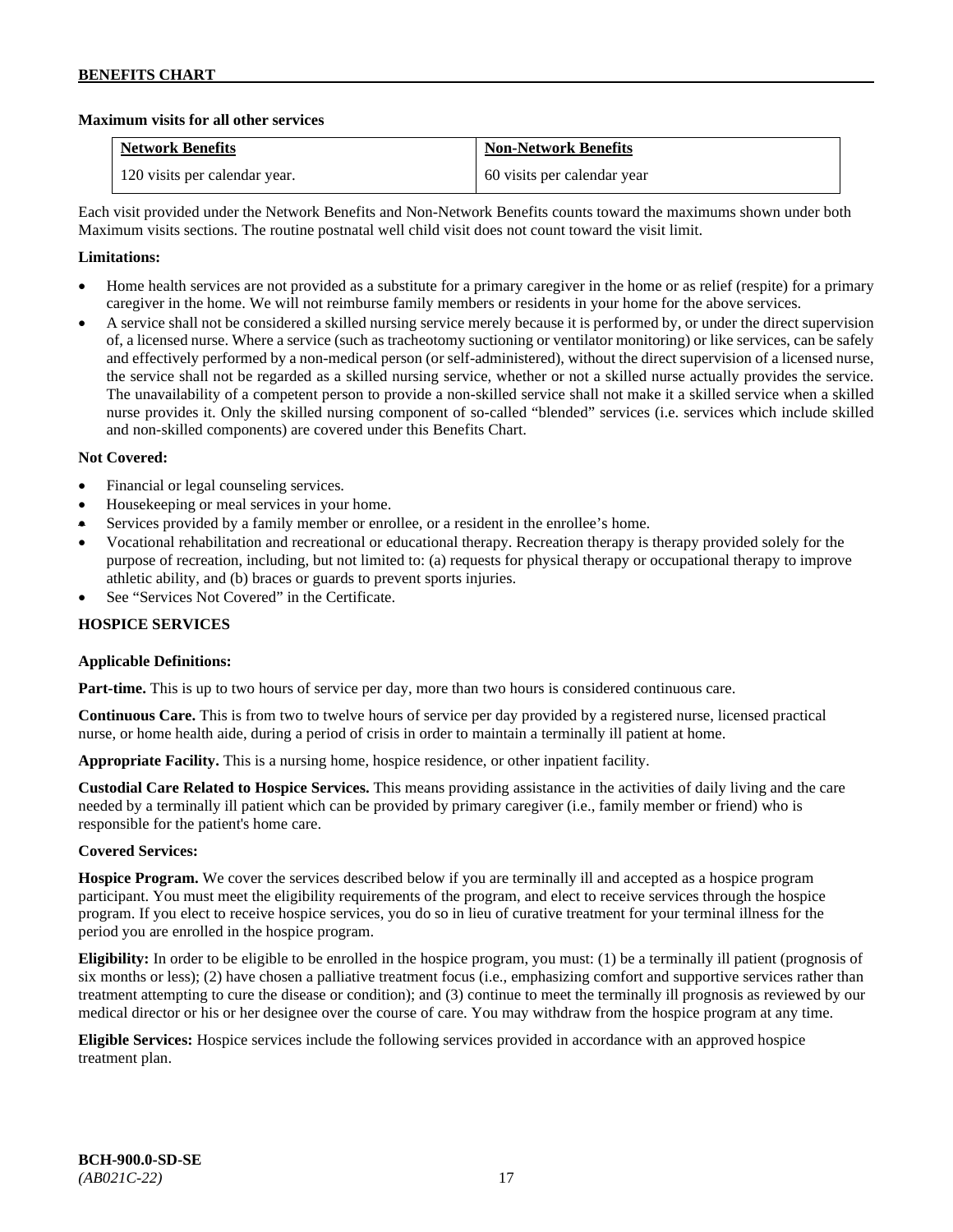- Inpatient Services: We cover inpatient services in a hospital facility.
- Home Health Services:
	- Part-time care provided in your home by an interdisciplinary hospice team (which may include a physician, nurse, social worker, and spiritual counselor) and medically necessary home health services are covered.
	- o One or more periods of continuous care in your home or in a setting which provides day care for pain or symptom management, when medically necessary, will be covered.
- Other Services:
	- o Respite care is covered for care in your home or in an appropriate facility, to give your primary caregivers (i.e., family members or friends) rest and/or relief when necessary in order to maintain a terminally ill patient at home*.*
	- o Medically necessary medications for pain and symptom management.
	- o Semi-electric hospital beds and other durable medical equipment are covered.
	- o Emergency and non-emergency care is covered.

| <b>Network Benefits</b>       | <b>Non-Network Benefits</b>  |
|-------------------------------|------------------------------|
| 100% of the charges incurred. | 50% of the charges incurred. |

Respite care is limited to five episodes, up to five days per episode. Inpatient hospice services are limited to 15 days per lifetime.

# **Not Covered:**

- Financial or legal counseling services.
- Housekeeping or meal services in your home.
- Custodial or maintenance care related to hospice services, whether provided in the home or in a nursing home.
- Any service not specifically described as covered services under this hospice services benefits.
- Any services provided by members of your family or residents in your home.
- See "Services Not Covered" in the Certificate.

# **HOSPITAL AND SKILLED NURSING FACILITY SERVICES**

### **Covered Services:**

We cover services as described below.

### **Medical or surgical hospital services**

**Inpatient hospital services:** We cover the following medical or surgical services, for the treatment of acute illness or injury, which require the level of care only provided in an acute care facility. These services must be authorized by a physician.

Inpatient hospital services include: room and board; the use of operating or maternity delivery rooms; intensive care facilities; newborn nursery facilities; general nursing care, anesthesia, laboratory and diagnostic imaging services, reconstructive surgery, radiation therapy, physical therapy, prescription drugs or other medications administered during treatment, blood and blood products (unless replaced), and blood derivatives, and other diagnostic or treatment related hospital services; physician and other professional medical and surgical services provided while in the hospital, including gender confirmation surgery that meets medical coverage criteria.

Services for items for personal convenience, such as television rental, are not covered.

We cover, following a vaginal delivery, a minimum of 48 hours of inpatient care for the mother and newborn child. We cover, following a caesarean section delivery, a minimum of 96 hours of inpatient care for the mother and newborn child. If the duration of inpatient care is less than these minimums, we also cover a minimum of one home visit by a registered nurse for post-delivery care, within 4 days of discharge of the mother and newborn child. Services provided by the registered nurse include, but are not limited to, parent education, assistance and training in breast and bottle feeding, and conducting any necessary and appropriate clinical tests. We shall not provide any compensation or other non-medical remuneration to encourage a mother and newborn to leave inpatient care before the duration minimums specified.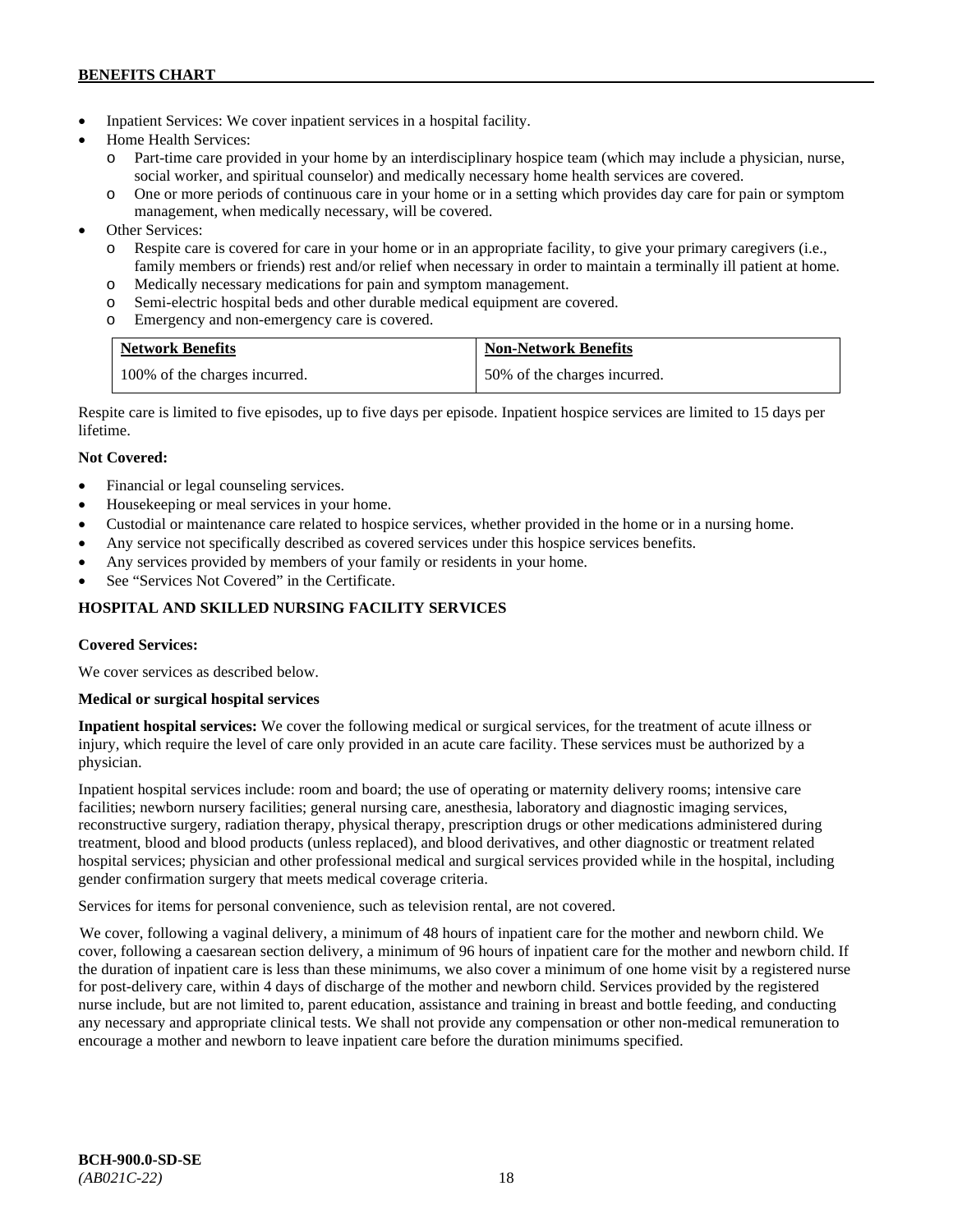Group health plans and health insurance issuers generally may not, under Federal law, restrict benefits for any hospital length of stay in connection with childbirth for the mother of newborn child to less than 48 hours following a vaginal delivery, or less than 96 hours following a caesarean section. However, Federal law generally does not prohibit the mother's or newborn's attending provider, after consulting with the mother, from discharging the mother or her newborn earlier than 48 hours (or 96 hours as applicable). In any case plans and issuers may not, under Federal law, require that a provider obtain authorization from the plan or the insurance issuer for prescribing a length of stay not in excess of 48 hours (or 96 hours).

| <b>Network Benefits</b>       | <b>Non-Network Benefits</b>  |
|-------------------------------|------------------------------|
| 100% of the charges incurred. | 50% of the charges incurred. |

Each insured's admission or confinement, including that of a newborn child, is separate and distinct from the admission or confinement of any other insured.

### **Outpatient hospital, ambulatory care or surgical facility services:**

We cover the following medical and surgical services, for diagnosis or treatment of illness or injury on an outpatient basis. These services must be authorized by a physician.

Outpatient services include: use of operating rooms, maternity delivery rooms or other outpatient departments, rooms or facilities; and the following outpatient services: general nursing care, anesthesia, laboratory and diagnostic imaging services, reconstructive surgery, radiation therapy, physical therapy, drugs administered during treatment, blood and blood products (unless replaced), and blood derivatives, and other diagnostic or treatment related outpatient services; physician and other professional medical and surgical services provided while an outpatient, including gender confirmation surgery that meets medical coverage criteria.

Prior authorization by our medical director is required for new, experimental or reconstructive technologies or procedures. Requests must be submitted prior to performing the technology or procedure.

To see the benefit level for diagnostic imaging services, laboratory services and physical therapy, see benefits under Diagnostic Imaging Services, Laboratory Services and Physical Therapy in this Benefits Chart.

| <b>Network Benefits</b>       | <b>Non-Network Benefits</b>  |
|-------------------------------|------------------------------|
| 100% of the charges incurred. | 50% of the charges incurred. |

**Skilled nursing facility care:** We cover room and board, daily skilled nursing and related ancillary services for post-acute treatment and rehabilitative care of illness or injury that meets medical coverage criteria.

| <b>Network Benefits</b>                        | <b>Non-Network Benefits</b>                    |
|------------------------------------------------|------------------------------------------------|
| 100% of the charges incurred.                  | 50% of the charges incurred.                   |
| Limited to a 90 day maximum per calendar year. | Limited to a 90 day maximum per calendar year. |

Each day of services provided under the Network Benefits and Non-Network Benefits, combined, applies toward the maximums shown above.

### **Not Covered:**

- Services for items for personal convenience, such as television rental, are not covered.
- See "Services Not Covered" in the Certificate.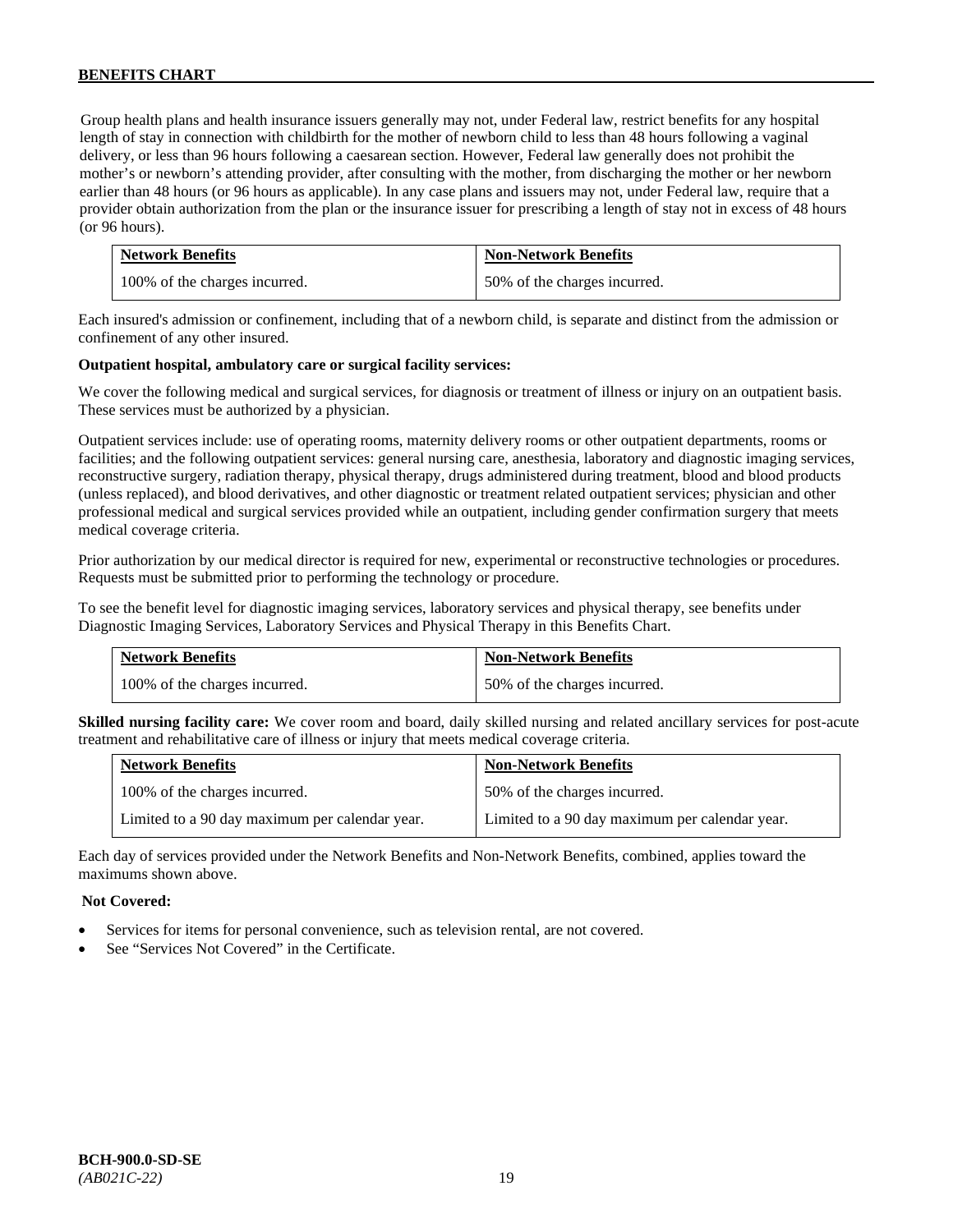# **INFERTILITY DIAGNOSIS**

#### **Covered Services:**

We cover the diagnosis of infertility. These services include diagnostic procedures and tests provided in connection with an infertility evaluation, office visits and consultations to diagnose infertility.

| <b>Network Benefits</b>       | <b>Non-Network Benefits</b>  |
|-------------------------------|------------------------------|
| 100% of the charges incurred. | 50% of the charges incurred. |

Coverage is limited to office visits and consultations to diagnose infertility. Treatment is not covered.

### **Not Covered:**

- Infertility/fertility treatment, including but not limited to, office visits, laboratory services, diagnostic imaging services and fertility drugs; reversal of sterilization; and sperm, ova or embryo acquisition, retrieval or storage; however, we cover office visits and consultations to diagnose infertility.
- Services related to the establishment of surrogate pregnancy and fees for a surrogate. However, pregnancy and maternity services are covered for an insured under this Benefits Chart, including a surrogate pregnancy.
- See "Services Not Covered" in the Certificate.

### **LABORATORY SERVICES**

#### **Covered Services:**

We cover laboratory tests when ordered by a provider and provided in a clinic or outpatient hospital facility.

We cover services provided in a clinic or outpatient hospital facility. To see the benefit level for inpatient hospital or skilled nursing facility services, see benefits under Inpatient Hospital and Skilled Nursing Facility Services.

### **Prostate-specific antigen (PSA) testing**

| <b>Network Benefits</b>       | <b>Non-Network Benefits</b>  |
|-------------------------------|------------------------------|
| 100% of the charges incurred. | 50% of the charges incurred. |

#### **All other laboratory services**

#### **Services for illness or injury**

| Network Benefits              | <b>Non-Network Benefits</b>  |
|-------------------------------|------------------------------|
| 100% of the charges incurred. | 50% of the charges incurred. |

#### **Preventive Services**

Laboratory services associated with preventive services are covered at the benefit level shown in the "Preventive Services" section of this Benefits Chart.

#### **Not Covered:**

See "Services Not Covered" in the Certificate.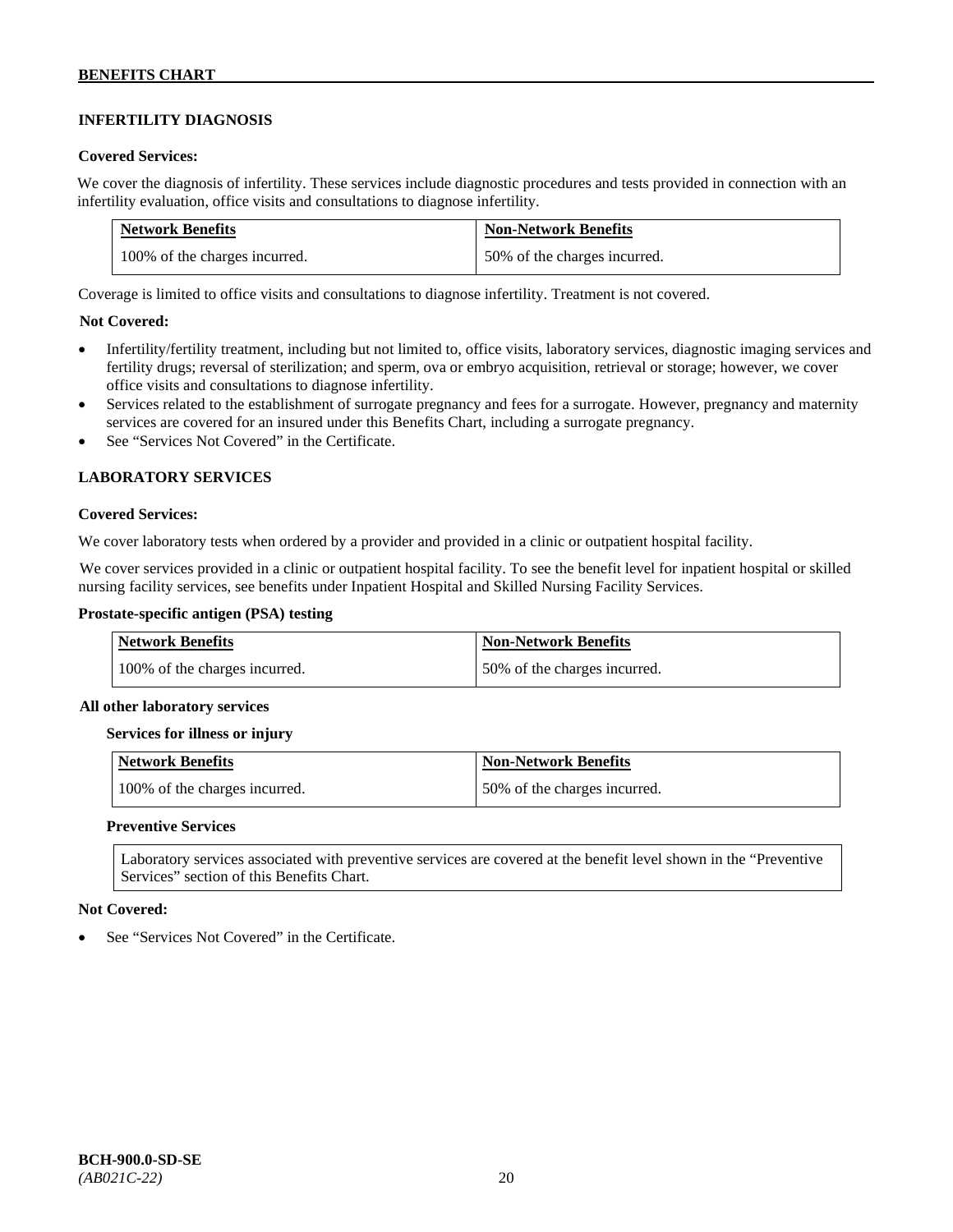# **MASTECTOMY RECONSTRUCTION BENEFIT**

#### **Covered Services:**

We cover reconstruction of the breast on which the mastectomy has been performed; surgery and reconstruction of the other breast to produce symmetrical appearance, and prostheses and physical complications of all stages of mastectomy, including lymphedemas.

| <b>Network Benefits</b>                              | <b>Non-Network Benefits</b>                           |
|------------------------------------------------------|-------------------------------------------------------|
| Coverage level is same as corresponding Network      | Coverage level is same as corresponding Non-Network   |
| Benefits, depending on type of service provided such | Benefits, depending on type of service provided, such |
| as Office Visits for Illness or Injury, Inpatient or | as Office Visits for Illness or Injury, Inpatient or  |
| Outpatient Hospital Services.                        | <b>Outpatient Hospital Services.</b>                  |

#### **Not Covered:**

See "Services Not Covered" in the Certificate.

### **MEDICATION THERAPY DISEASE MANAGEMENT PROGRAM**

#### **Covered Services:**

If you meet our criteria for coverage, you may qualify for our Medication Therapy Disease Management Program.

The program covers consultations with a designated network pharmacist.

Covered services are based on established medical policies, which are subject to periodic review and modification by the medical directors. These medical policies (medical coverage criteria) are available online at [healthpartners.com](http://www.healthpartners.com/) or by calling Member Services.

| <b>Network Benefits</b>                                     | <b>Non-Network Benefits</b> |
|-------------------------------------------------------------|-----------------------------|
| 100% of the charges incurred.<br>Deductible does not apply. | No coverage.                |

#### **Not Covered:**

See "Services Not Covered" in the Certificate.

### **OFFICE VISITS FOR ILLNESS OR INJURY**

#### **Covered Services:**

We cover the following when medically necessary: professional medical and surgical services and related supplies, including biofeedback, of physicians and other health care providers; blood and blood products (unless replaced) and blood derivatives.

We cover diagnosis and treatment of illness or injury to the eyes. Where contact or eyeglass lenses are prescribed as medically necessary for the post-operative treatment of cataracts or for the treatment of aphakia, acute or chronic corneal pathology, or keratoconus, we cover the initial evaluation, lenses and fitting. Insureds must pay for lens replacement beyond the initial pair.

We cover medically necessary professional services by a licensed physician or audiologist appropriate for the treatment of hearing impairment to a person under the age of 19. Hearing aids are not covered.

Services received via video, e-visit or telephone are covered under the "Telehealth/Telemedicine Services" section.

#### **Office visits**

| <b>Network Benefits</b>       | <b>Non-Network Benefits</b>  |
|-------------------------------|------------------------------|
| 100% of the charges incurred. | 50% of the charges incurred. |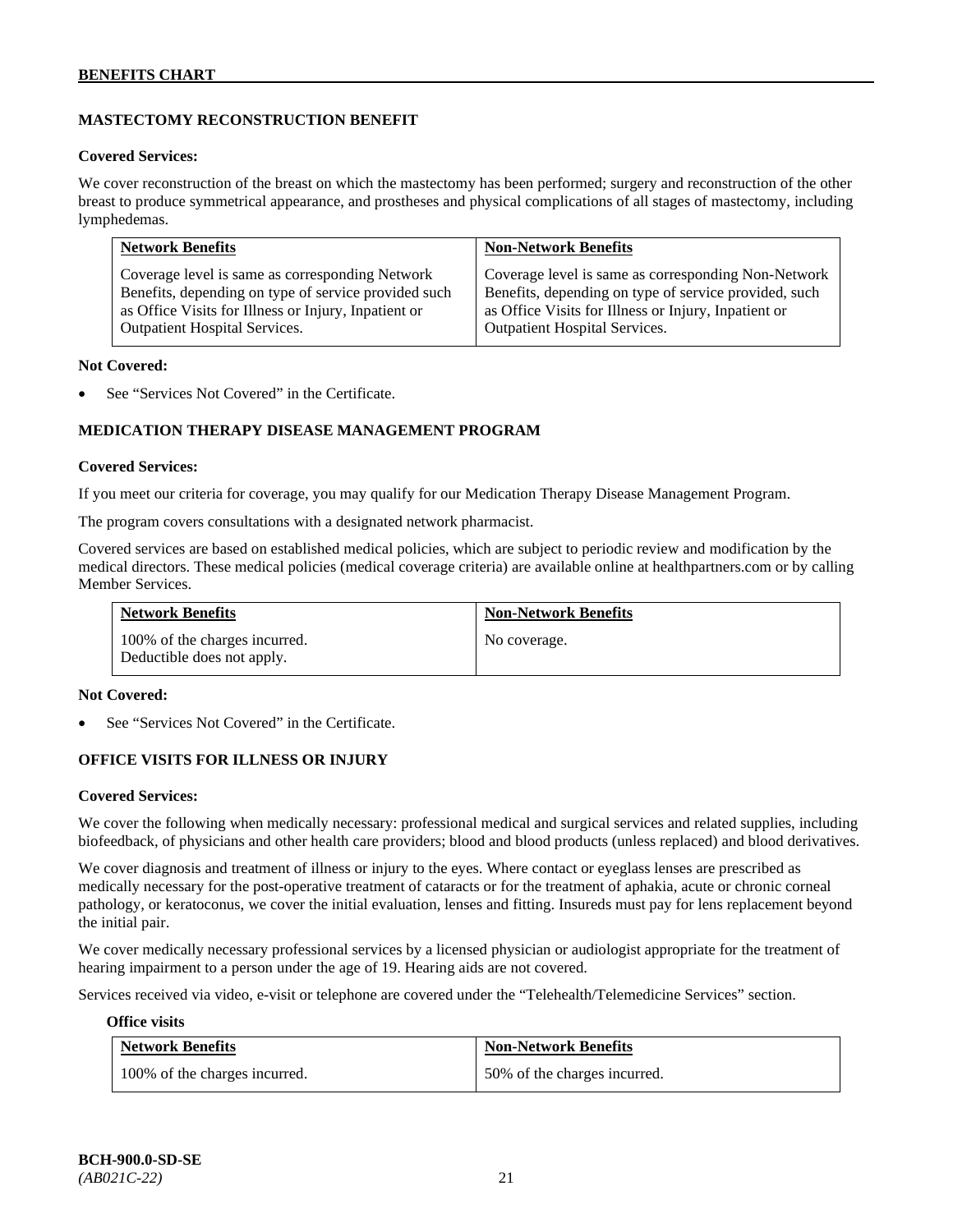### **Convenience clinics**

| <b>Network Benefits</b>       | <b>Non-Network Benefits</b>  |
|-------------------------------|------------------------------|
| 100% of the charges incurred. | 50% of the charges incurred. |

#### **Injections administered in a physician's office, other than immunizations:**

### **Allergy Injections**

| <b>Network Benefits</b>       | <b>Non-Network Benefits</b>  |
|-------------------------------|------------------------------|
| 100% of the charges incurred. | 50% of the charges incurred. |

#### **All other injections**

| <b>Network Benefits</b>       | <b>Non-Network Benefits</b>  |
|-------------------------------|------------------------------|
| 100% of the charges incurred. | 50% of the charges incurred. |

#### **Not Covered:**

- Court ordered treatment.
- See "Services Not Covered" in the Certificate.

### **PEDIATRIC EYEWEAR**

#### **Covered Services:**

- We cover pediatric eyewear for children.
- Routine eye exams are covered under the "Preventive Services" section.

| <b>Network Benefits</b>       | <b>Non-Network Benefits</b> |
|-------------------------------|-----------------------------|
| 100% of the charges incurred. | No coverage.                |

#### **Limitations:**

- Coverage under this provision will continue until the end of the month in which the child turns age 19.
- Limited to one of the following per calendar year:
	- o one pair of eyeglasses including one set of prescription lenses, frames from our designated eyewear collection, and anti-scratch coating; or
	- o one pair of non-disposable contact lenses; or
	- a one-year supply of disposable contact lenses.
- Contact lens fittings are limited to two per calendaryear.

### **Not Covered:**

- Frames that are not included in our designated eyewear collection. However, one pair of lenses will be covered if an insured chooses frames outside our designated eyewear collection.
- More than one pair of lenses or frames or non-disposable contacts per calendar year, regardless of the reason. This includes replacement of eyeglasses or contact lenses due to loss, breakage, theft, or change in prescription.
- Safety glasses or goggles for sports or vocational reasons.
- Upgrades including, but not limited to, UV protection and no-line multifocal lenses.
- See "Services Not Covered" in the Certificate.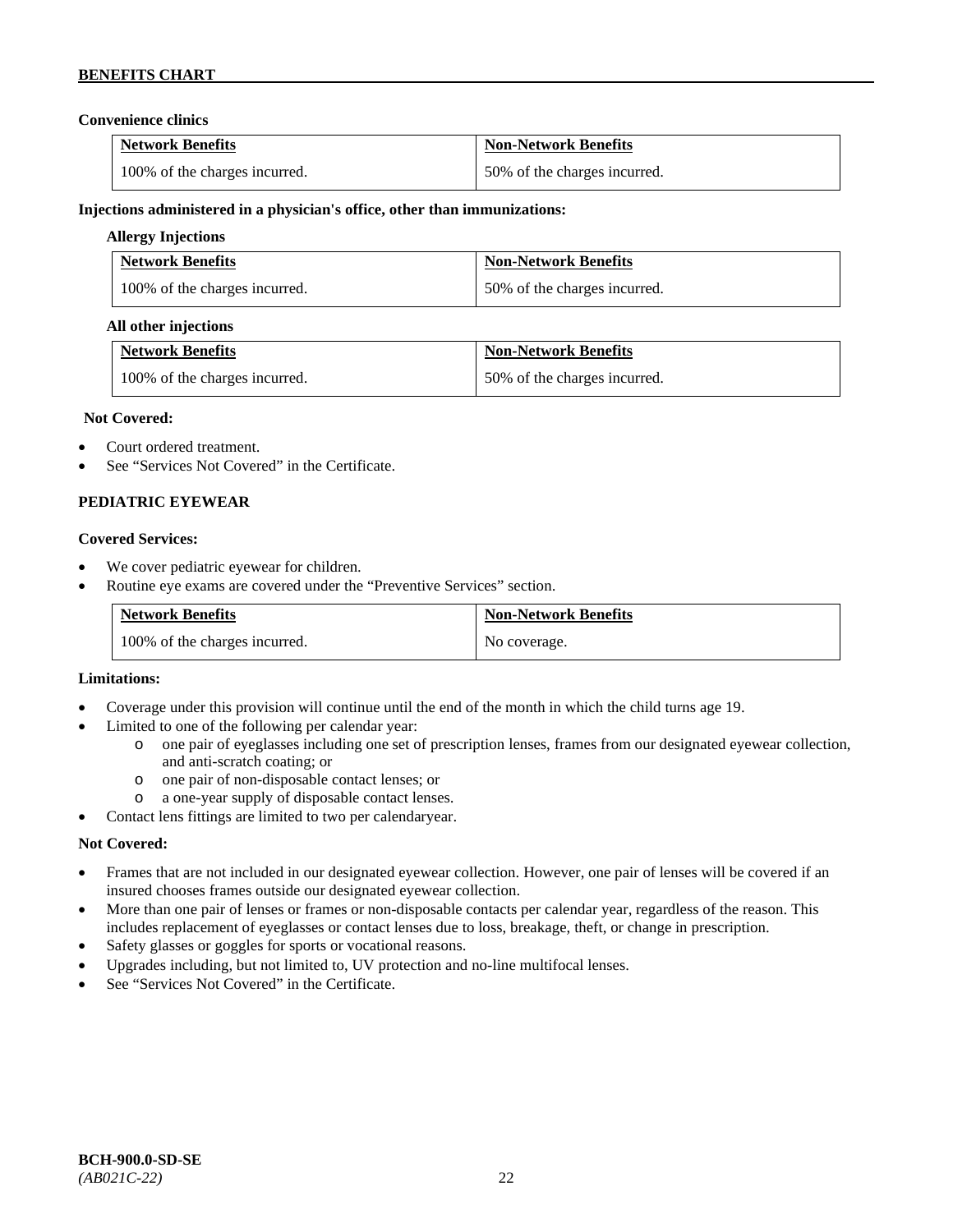# **PHYSICAL THERAPY, OCCUPATIONAL THERAPY AND SPEECH THERAPY**

#### **Covered Services:**

We cover the following physical therapy, occupational therapy and speech therapy services:

- Medically necessary rehabilitative care to correct the effects of illness or injury.
- Habilitative care rendered for congenital, developmental or medical conditions which have significantly limited the successful initiation of normal speech and normal motor development.

Massage therapy which is performed in conjunction with other treatment/modalities by a physical or occupational therapist, is part of a prescribed treatment plan and is not billed separately is covered.

We cover services provided in a clinic. We also cover physical therapy provided in an outpatient hospital facility. To see the benefit level for inpatient hospital or skilled nursing facility services, see benefits under Inpatient Hospital and Skilled Nursing Facility Services.

#### **Rehabilitative care**

| <b>Network Benefits</b>       | <b>Non-Network Benefits</b>  |
|-------------------------------|------------------------------|
| 100% of the charges incurred. | 50% of the charges incurred. |

### **Habilitative care**

| <b>Network Benefits</b>       | <b>Non-Network Benefits</b>  |
|-------------------------------|------------------------------|
| 100% of the charges incurred. | 50% of the charges incurred. |

#### **Not Covered:**

- Massage therapy for the purpose of comfort or convenience of the Insured.
- See "Services Not Covered" in the Certificate.

### **PRE-DIABETES DISEASE MANAGEMENT PROGRAM**

#### **Covered Services:**

If you meet our criteria for coverage, you may qualify for the Pre-diabetes Disease Management Program through Omada Health.

The program covers group health coaching which focuses on weight loss, exercise, behavior modification and health education at select locations determined by the plan.

| <b>Network Benefits</b>                                     | <b>Non-Network Benefits</b> |
|-------------------------------------------------------------|-----------------------------|
| 100% of the charges incurred.<br>Deductible does not apply. | Not applicable.             |

#### **Not Covered:**

See "Services Not Covered" in the Certificate.

### **PRESCRIPTION DRUG SERVICES**

#### **Covered Services:**

We cover prescription drugs and medications, which can be self-administered or are administered in a physician's office. We will not exclude coverage of off-label use of drugs to treat cancer or life threatening conditions on the grounds that the drug has not been approved by the FDA for that indication if that drug is recognized for the treatment of such indication in one of the standard reference compendia and when an appropriate level of evidence or medical necessity is met.

### **For Network Benefits, drugs and medications must be obtained at a Network Pharmacy.**

**If a copayment is required, you must pay one copayment for each 31-day supply, or portion thereof, unless otherwise indicated below.**

**BCH-900.0-SD-SE**  *(AB021C-22)* 23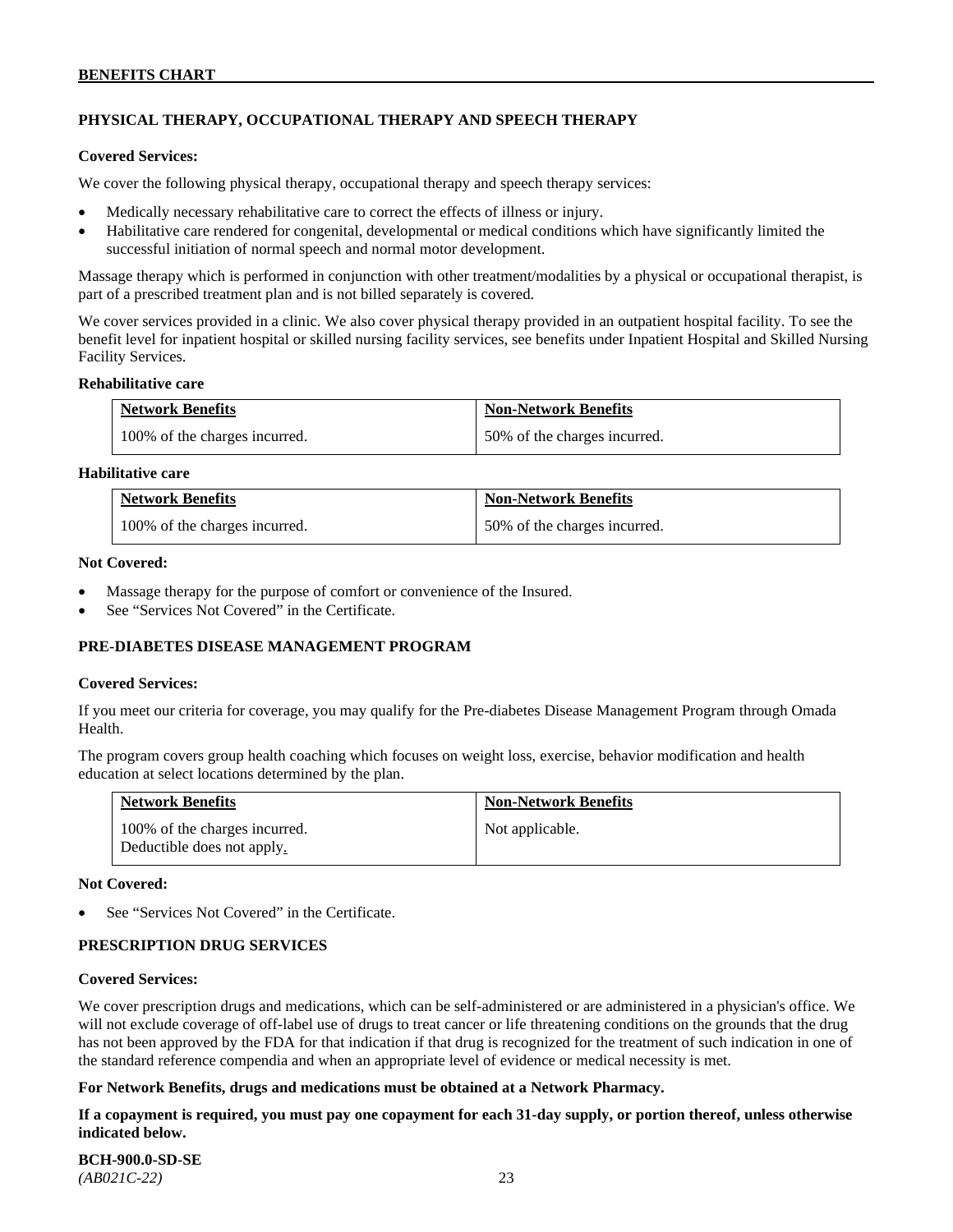# **Outpatient drugs (except as specified below)**

| <b>Network Benefits</b>                                                                                                                                      | <b>Non-Network Benefits</b>  |
|--------------------------------------------------------------------------------------------------------------------------------------------------------------|------------------------------|
| 100% of the charges incurred for formulary drugs.                                                                                                            | 50% of the charges incurred. |
| Formulary insulin is considered preventive and is not<br>subject to your deductible. In no event will your cost<br>for a formulary insulin drug exceed \$25. |                              |
| Non-formulary drugs are covered at 80% of the<br>charges incurred.                                                                                           |                              |

# **Mail order drugs**

| <b>Network Benefits</b>                                                                                                                                                                                                                               | <b>Non-Network Benefits</b>                                                                                                |
|-------------------------------------------------------------------------------------------------------------------------------------------------------------------------------------------------------------------------------------------------------|----------------------------------------------------------------------------------------------------------------------------|
| For your convenience, you may also get up to a 93-day<br>supply of outpatient prescription drugs that can be self-<br>administered through the designated mail order service.<br>Specialty drugs are not available through the mail order<br>service. | See Network mail order drugs benefit.<br>Mail order drugs are only available through the<br>designated mail order service. |

### **Specialty drugs that are self-administered**

| <b>Network Benefits</b>                                                                                                                    | <b>Non-Network Benefits</b> |
|--------------------------------------------------------------------------------------------------------------------------------------------|-----------------------------|
| 100% of the charges incurred.                                                                                                              | No coverage.                |
| For Network Benefits, specialty drugs are limited to<br>drugs on the specialty drug list and must be obtained<br>from a designated vendor. |                             |

# **Drugs for treatment of growth deficiency**

| <b>Network Benefits</b>                                                                                                                            | <b>Non-Network Benefits</b>  |
|----------------------------------------------------------------------------------------------------------------------------------------------------|------------------------------|
| 100% of the charges incurred.                                                                                                                      | 50% of the charges incurred. |
| For Network Benefits, growth deficiency drugs are<br>limited to drugs on the specialty drug list and must be<br>obtained from a designated vendor. |                              |

# **Tobacco cessation drugs are covered for all FDA-approved tobacco cessation drugs**

| <b>Network Benefits</b>                                     | <b>Non-Network Benefits</b>  |
|-------------------------------------------------------------|------------------------------|
| 100% of the charges incurred.<br>Deductible does not apply. | 50% of the charges incurred. |

# **Contraceptive drugs**

| <b>Network Benefits</b>                                                                                                                                         | <b>Non-Network Benefits</b>  |
|-----------------------------------------------------------------------------------------------------------------------------------------------------------------|------------------------------|
| 100% of the charges incurred for formulary drugs.<br>Deductible does not apply.                                                                                 | 50% of the charges incurred. |
| If a physician requests that a non-formulary<br>contraceptive drug be dispensed as written, the drug<br>will be covered at 100%, not subject to the deductible. |                              |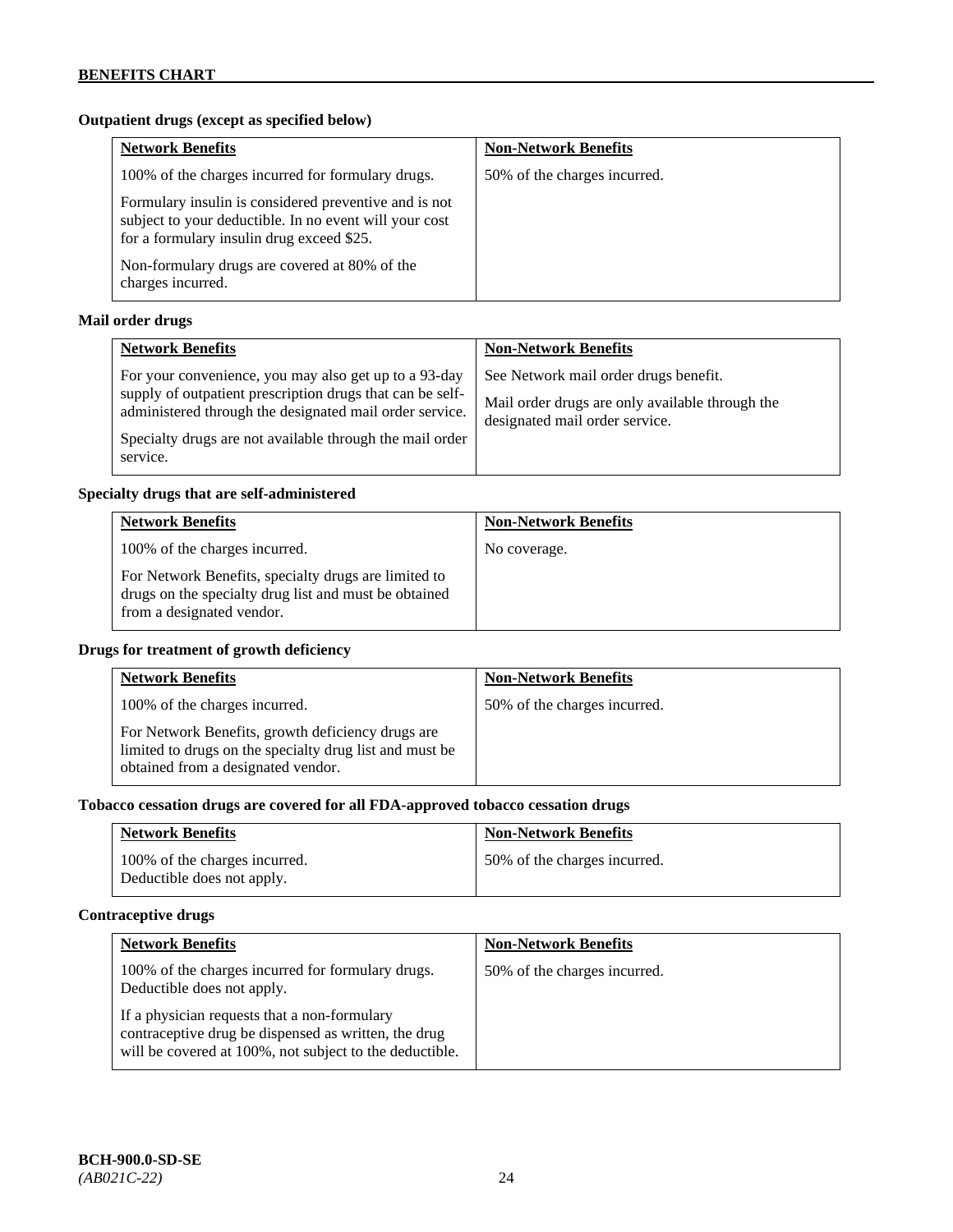**ACA preventive medications.** We cover preventive medications currently recommended by USPSTF with an A or B rating if they are prescribed by your medical provider and they are listed on our Commercial ACA Preventive Drug List. Preventive medications are subject to periodic review and modification. Changes would be effective in accordance with the federal rules and reflected in our current medical coverage criteria for preventive care services.

| <b>Network Benefits</b>                                     | <b>Non-Network Benefits</b>  |
|-------------------------------------------------------------|------------------------------|
| 100% of the charges incurred.<br>Deductible does not apply. | 50% of the charges incurred. |

### **Limitations:**

- Certain drugs may require prior authorization as indicated on the Formulary. HealthPartners may require prior authorization for the drug and also the site where the drug will be provided. Certain drugs are subject to our utilization review process and quantity limits as indicated on our Formulary.
- Certain non-formulary drugs require prior authorization. In addition, certain drugs may be subject to any quantity limits applied as part of our trial program. The trial drug program applies to new prescriptions for certain drugs which have high toxicity, low tolerance, high costs and/or high potential for waste. Trial drugs are indicated on the formulary and/or the Specialty Drug List. Your first fill of a trial drug may be limited to less than a month supply. If the drug is well tolerated and effective, you will receive the remainder of your first month supply.
- If an insured requests a brand name drug when there is a generic equivalent, the brand name drug will be covered up to the charge that would apply to the generic drug, minus any required copayment. If a physician requests that a brand name drug be dispensed as written, the drug will be paid at the non-formulary benefit.
- We may require Insureds to try over-the-counter (OTC) drug alternatives before approving more costly formulary prescription drugs.
- Unless otherwise specified in the "Prescription Drug Services" section, you may receive up to a 31-day supply per prescription.
- New prescriptions to treat certain chronic conditions are limited to a 31-day supply.
- A 93-day supply will be covered and dispensed only at pharmacies that participate in our extended day supply program.
- No more than a 31-day supply of Specialty Drugs will be covered and dispensed at a time, unless it is a manufacturer supplied drug that cannot be split that supplies the insured with more than a 31-day supply.

### **Not Covered:**

- Replacement of prescription drugs, medications, equipment and supplies due to loss, damage or theft.
- Nonprescription (over the counter) drugs or medications, including, but not limited to, vitamins, supplements, homeopathic remedies, and non-FDA approved drugs, unless listed on the Formulary and prescribed by a physician or legally authorized health care provider under applicable state and federal law. We cover off-label use of drugs to treat cancer as specified in the "Prescription Drug Services" section of this Benefits Chart. This exclusion does not include over-the-counter contraceptives for women as allowed under the Affordable Care Act when the Insured obtains a prescription for the item. In addition, if the Insured obtains a prescription, this exclusion does not include aspirin to prevent cardiovascular disease for men and women of certain ages; folic acid supplements for women who may become pregnant; fluoride chemoprevention supplements for children without fluoride in their water source; and iron supplements for children ages 6-12 months who are at risk for anemia.
- All drugs for the treatment of sexual dysfunction.
- Fertility drugs.
- Medical cannabis.
- Drugs on the Excluded Drug List. The Excluded Drug List includes select drugs within a therapy class that are not eligible for coverage. This includes drugs that may be excluded for certain indications. The Excluded Drug List is available a[t HealthPartners.com.](http://www.healthpartners.com/)
- Drugs that are newly approved by the FDA until they are reviewed and approved by HealthPartners Pharmacy and Therapeutics Committee.
- Medical devices approved by the FDA will not be covered under the "Prescription Drug Services" section unless they are on our Formulary. Covered medical devices are generally submitted and reimbursed under your medical benefits.
- See "Services Not Covered" in the Certificate.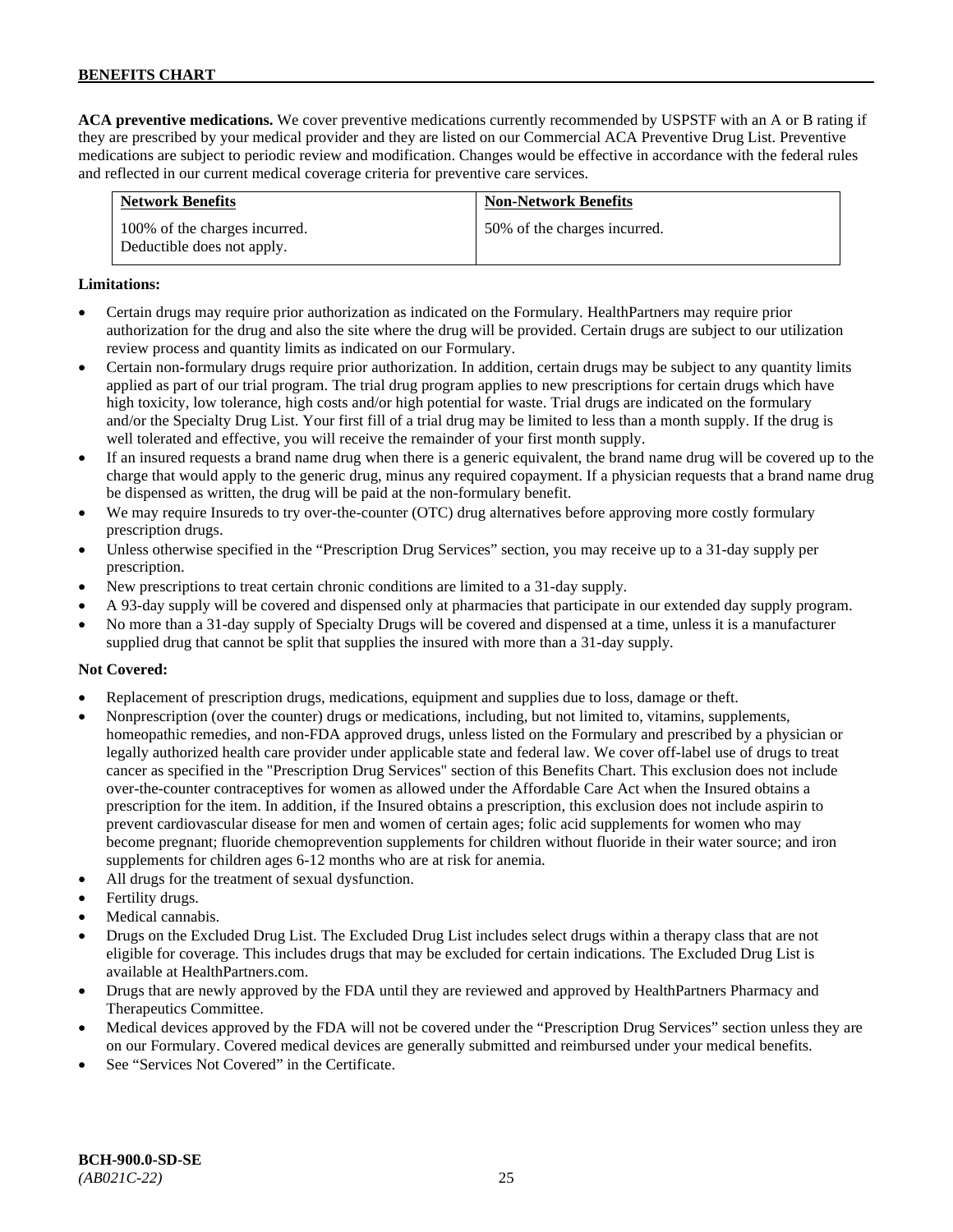### **PREVENTIVE SERVICES**

#### **Applicable Definitions:**

**Routine Preventive Services** are routine healthcare services that include screenings, checkups and counseling to prevent illness, disease or other health problems before symptoms occur.

**Diagnostic Services** are services to help a provider understand your symptoms, diagnose illness, and decide what treatment may be needed. They may be the same services that are listed as preventive services, but they are being used as diagnostic services. Your provider will determine if these services are preventive or diagnostic. These services are not preventive if received as part of a visit to diagnose, manage, or maintain an acute or chronic medical condition, illness or injury. When that occurs, unless otherwise indicated below, standard deductibles, copayments or coinsurance apply.

#### **Covered Services:**

We cover preventive services which meet any of the requirements under the Affordable Care Act (ACA) shown in the bulleted items below. These preventive services are covered at 100% under the Network Benefits with no deductible, copayments or coinsurance. If a preventive service is not required by the ACA and it is covered at a lower benefit level or if a group qualifies for an exemption or accommodation for certain benefits under the ACA, it will be specified below. Preventive benefits mandated under the ACA are subject to periodic review and modification. Changes would be effective in accordance with the federal rules. Preventive services mandated by the ACA include:

- Evidence-based items or services that have in effect a rating of A or B in the current recommendations of the United States Preventive Services Task Force with respect to the individual;
- Immunizations for routine use in children, adolescents, and adults that have in effect a recommendation from the Advisory Committee on Immunization Practices of the Centers for Disease Control and Prevention with respect to the individual;
- With respect to infants, children, and adolescents, evidence-informed preventive care and screenings provided for in comprehensive guidelines supported by the Health Resources and Services Administration; and
- With respect to women, preventive care and screenings provided for in comprehensive guidelines supported by the Health Resources and Services Administration.

Covered services are based on established medical policies, which are subject to periodic review and modification by the medical or dental directors. These medical policies (medical coverage criteria) are available by calling Member Services, or logging on to your "*my*HealthPartners" account at [HealthPartners.com.](http://www.healthpartners.com/)

#### **ACA and state mandated preventive services are covered as follows:**

**Routine health exams and periodic health assessments.** A physician or health care provider will counsel you as to how often health assessments are needed based on age, sex and health status. This includes screening and counseling for tobacco use and all FDA approved tobacco cessation medications including over-the-counter drugs (as shown in the "Prescription Drug Services" section).

| <b>Network Benefits</b>                                     | <b>Non-Network Benefits</b>  |
|-------------------------------------------------------------|------------------------------|
| 100% of the charges incurred.<br>Deductible does not apply. | 50% of the charges incurred. |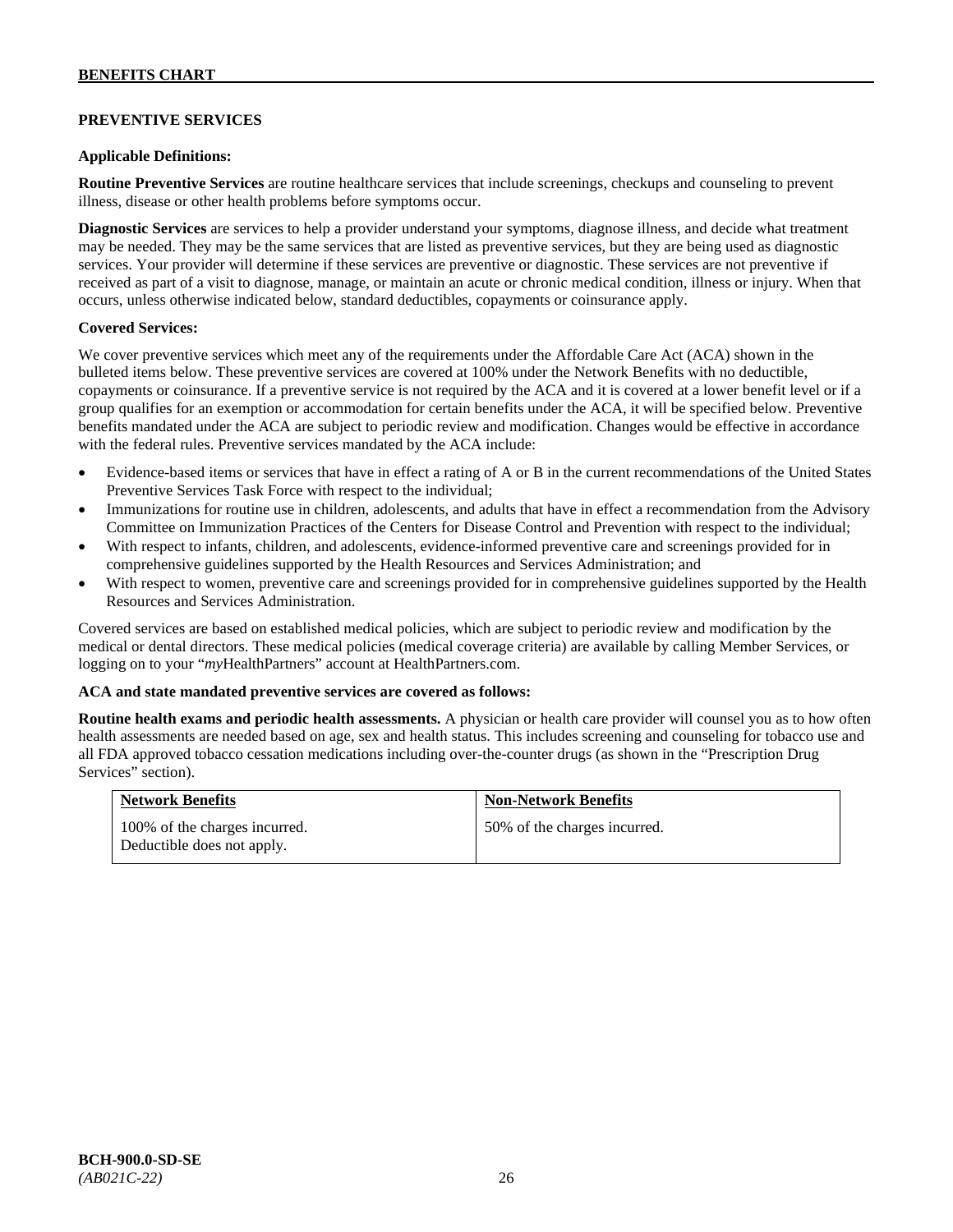**Child health supervision services**. This includes pediatric preventive services such as newborn screenings, appropriate immunizations, developmental assessments and laboratory services appropriate to the age of the child from birth to 72 months, and appropriate immunizations to age 18.

| <b>Network Benefits</b>                                     | <b>Non-Network Benefits</b>  |
|-------------------------------------------------------------|------------------------------|
| 100% of the charges incurred.<br>Deductible does not apply. | 50% of the charges incurred. |

#### **Routine prenatal care and exams**

| <b>Network Benefits</b>                                     | <b>Non-Network Benefits</b>  |
|-------------------------------------------------------------|------------------------------|
| 100% of the charges incurred.<br>Deductible does not apply. | 50% of the charges incurred. |

**Routine postnatal care.** This includes health exams, assessments, education and counseling relating to the period immediately after childbirth.

| <b>Network Benefits</b>                                     | <b>Non-Network Benefits</b>  |
|-------------------------------------------------------------|------------------------------|
| 100% of the charges incurred.<br>Deductible does not apply. | 50% of the charges incurred. |

**Routine screening procedures for cancer.** This includes colorectal screening or other cancer screenings recommended by the USPSTF with an A or B rating. Women's preventive health services below describe additional routine screening procedures for cancer.

| <b>Network Benefits</b>                                     | <b>Non-Network Benefits</b>  |
|-------------------------------------------------------------|------------------------------|
| 100% of the charges incurred.<br>Deductible does not apply. | 50% of the charges incurred. |

**Professional voluntary family planning services.** This includes services to prevent or delay a pregnancy, including counseling and education. Services must be provided by a licensed provider.

| <b>Network Benefits</b>                                     | <b>Non-Network Benefits</b>  |
|-------------------------------------------------------------|------------------------------|
| 100% of the charges incurred.<br>Deductible does not apply. | 50% of the charges incurred. |

#### **Adult immunizations**

| <b>Network Benefits</b>                                     | <b>Non-Network Benefits</b>  |
|-------------------------------------------------------------|------------------------------|
| 100% of the charges incurred.<br>Deductible does not apply. | 50% of the charges incurred. |

**Women's preventive health services.** This includes mammograms, screenings for cervical cancer (pap smears), breast pumps, human papillomavirus (HPV) testing, counseling for sexually transmitted infections, and counseling and screening for human immunodeficiency virus (HIV) and all FDA approved contraceptive methods as prescribed by a doctor, sterilization procedures, education and counseling (see the "Prescription Drug Services" section for coverage of oral contraceptive drugs). For women whose family history is associated with an increased risk for BRCA1 or BRCA2 gene mutations, we cover genetic counseling and BRCA screening without cost sharing, if appropriate and as determined by a physician.

| <b>Network Benefits</b>                                     | <b>Non-Network Benefits</b>  |
|-------------------------------------------------------------|------------------------------|
| 100% of the charges incurred.<br>Deductible does not apply. | 50% of the charges incurred. |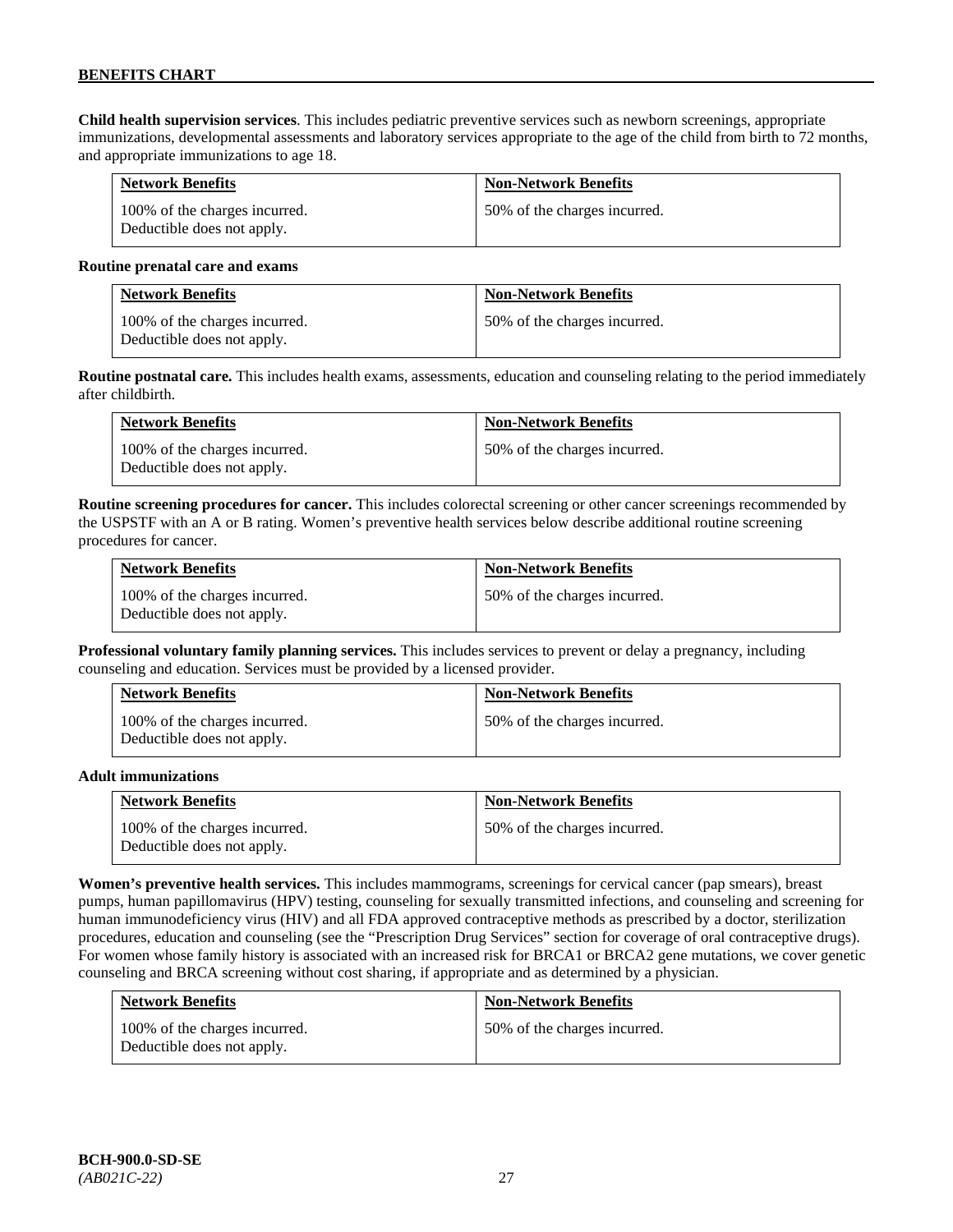**Obesity Screening and Management.** We cover obesity screening and counseling for all ages during a routine preventive care exam. If you are age 18 or older and have a body mass index of 30 or more, we also cover intensive obesity management to help you lose weight. Your primary care doctor can coordinate these services.

| <b>Network Benefits</b>                                     | <b>Non-Network Benefits</b>  |
|-------------------------------------------------------------|------------------------------|
| 100% of the charges incurred.<br>Deductible does not apply. | 50% of the charges incurred. |

# **In addition to any ACA or state mandated preventive services referenced above, we cover the following eligible services:**

#### **Routine eye and hearing exams**

| <b>Network Benefits</b>                                     | <b>Non-Network Benefits</b>  |
|-------------------------------------------------------------|------------------------------|
| 100% of the charges incurred.<br>Deductible does not apply. | 50% of the charges incurred. |

**Ovarian cancer surveillance tests for women who are at risk.** "At risk for ovarian cancer" means (1) having a family history that includes any of the following: one or more first-degree or second-degree relatives with ovarian cancer, clusters of female relatives with breast cancer or nonpolyposis colorectal cancer; or (2) testing positive for BRCA1 or BRCA2 mutations. "Surveillance tests for ovarian cancer" means annual screening using: CA-125 serum tumor marker testing, transvaginal ultrasound, pelvic examination or other proven ovarian cancer screening tests currently being evaluated by the federal Food and Drug Administration or by the National Cancer Institute.

| <b>Network Benefits</b>                              | <b>Non-Network Benefits</b>                             |
|------------------------------------------------------|---------------------------------------------------------|
| Coverage level is same as corresponding Network      | Coverage level is same as corresponding Non-Network     |
| Benefit, depending on type of service provided, such | Benefit, depending on type of service provided, such as |
| as Diagnostic Imaging Services, Laboratory Services  | Diagnostic Imaging Services, Laboratory Services        |
| Office Visits for Illness or Injury or Preventive    | Office Visits for Illness or Injury or Preventive       |
| Services.                                            | Services.                                               |

#### **Limitations:**

• Services are not preventive if received as part of a visit to diagnose, manage or maintain an acute or chronic medical condition, illness or injury. When that occurs, unless otherwise indicated above, standard deductibles, copayments or coinsurance apply.

### **Not Covered:**

See "Services Not Covered" in the Certificate.

### **TELEHEALTH/TELEMEDICINE SERVICES**

#### **Definitions:**

**Telehealth, Telemedicine, or Virtual Care.** This is a means of communication between a health care professional and a patient. This includes the use of secure electronic information, imaging, and communication technologies, including:

- interactive audio or audio-video
- interactive audio with store-and-forward technology
- chat-based and email-based systems
- physician-to-physician consultation
- patient education
- data transmission
- data interpretation
- digital diagnostics (algorithm-enabled diagnostic support)
- digital therapeutics (the use of personal health devices and sensors, either alone or in combination with conventional drug therapies, for disease prevention and management)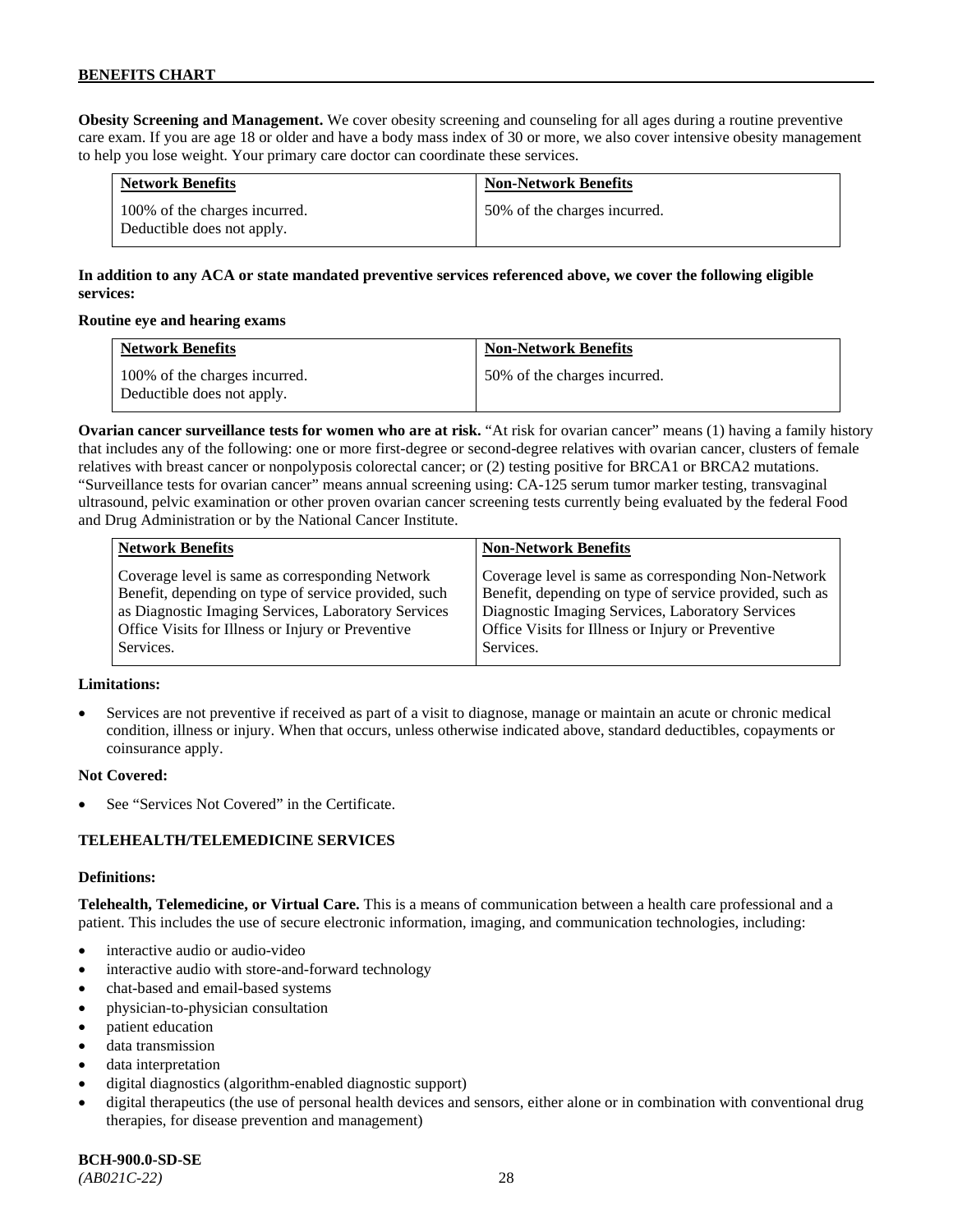Services can be delivered:

Synchronously: the patient and health care professional are engaging with one another at the same time; or Asynchronously: the patient and health care professional engage with each other at different points in time.

**Telephone Visits.** Live, synchronous, interactive encounters over the telephone between a patient and a healthcare provider.

**E-visit or chat-based visits.** Asynchronous online or mobile app encounters to discuss a patient's personal health information, vital signs, and other physiologic data or diagnostic images. The healthcare provider reviews and delivers a consultation, diagnosis, prescription or treatment plan after reviewing the patient's visit information.

**Virtuwell.** This is an online service for you to receive a diagnosis and treatment for certain conditions, such as a cold, flu, ear pain and sinus infections. You may access the Virtuwell website at [Virtuwell.com.](https://www.virtuwell.com/)

**Video Visits.** Live, synchronous, interactive encounters using secure web-based video between a patient and a healthcare provider.

#### **Covered Services:**

The Plan covers the following methods of receiving care for services that would be eligible under the Plan if the service were provided in person.

#### **Scheduled Telephone Visits**

| <b>Network Benefits</b>       | <b>Non-Network Benefits</b>  |
|-------------------------------|------------------------------|
| 100% of the charges incurred. | 50% of the charges incurred. |

#### **E-visits**

#### **Access to online care through Virtuwell at [Virtuwell.com](http://www.virtuwell.com/)**

| <b>Network Benefits</b>       | <b>Non-Network Benefits</b> |
|-------------------------------|-----------------------------|
| 100% of the charges incurred. | Not applicable.             |

#### **All other E-visits**

| <b>Network Benefits</b>       | <b>Non-Network Benefits</b>  |
|-------------------------------|------------------------------|
| 100% of the charges incurred. | 50% of the charges incurred. |

#### **Video visits**

| <b>Network Benefits</b>                                                                                                                                                                          | <b>Non-Network Benefits</b>                                                                                                                            |
|--------------------------------------------------------------------------------------------------------------------------------------------------------------------------------------------------|--------------------------------------------------------------------------------------------------------------------------------------------------------|
| Coverage level is same as corresponding Network<br>benefit, depending on type of service provided, such as<br>Office Visits for Illness or Injury, Inpatient or<br>Outpatient Hospital Services. | Coverage level is same as corresponding Non-Network<br>Benefit, depending on type of service provided, such as<br>Office Visits for Illness or Injury. |

#### **Not Covered:**

See "Services Not Covered" in the Certificate.

#### **TRANSPLANT SERVICES**

#### **Applicable Definitions:**

**Autologous.** This is when the source of cells is from the individual's own marrow or stem cells.

**Allogeneic.** This is when the source of cells is from a related or unrelated donor's marrow or stem cells.

**Autologous Bone Marrow Transplant.** This is when the bone marrow is harvested from the individual and stored. The patient undergoes treatment which includes tumor ablation with high-dose chemotherapy and/or radiation. The bone marrow is reinfused (transplanted).

**BCH-900.0-SD-SE**  *(AB021C-22)* 29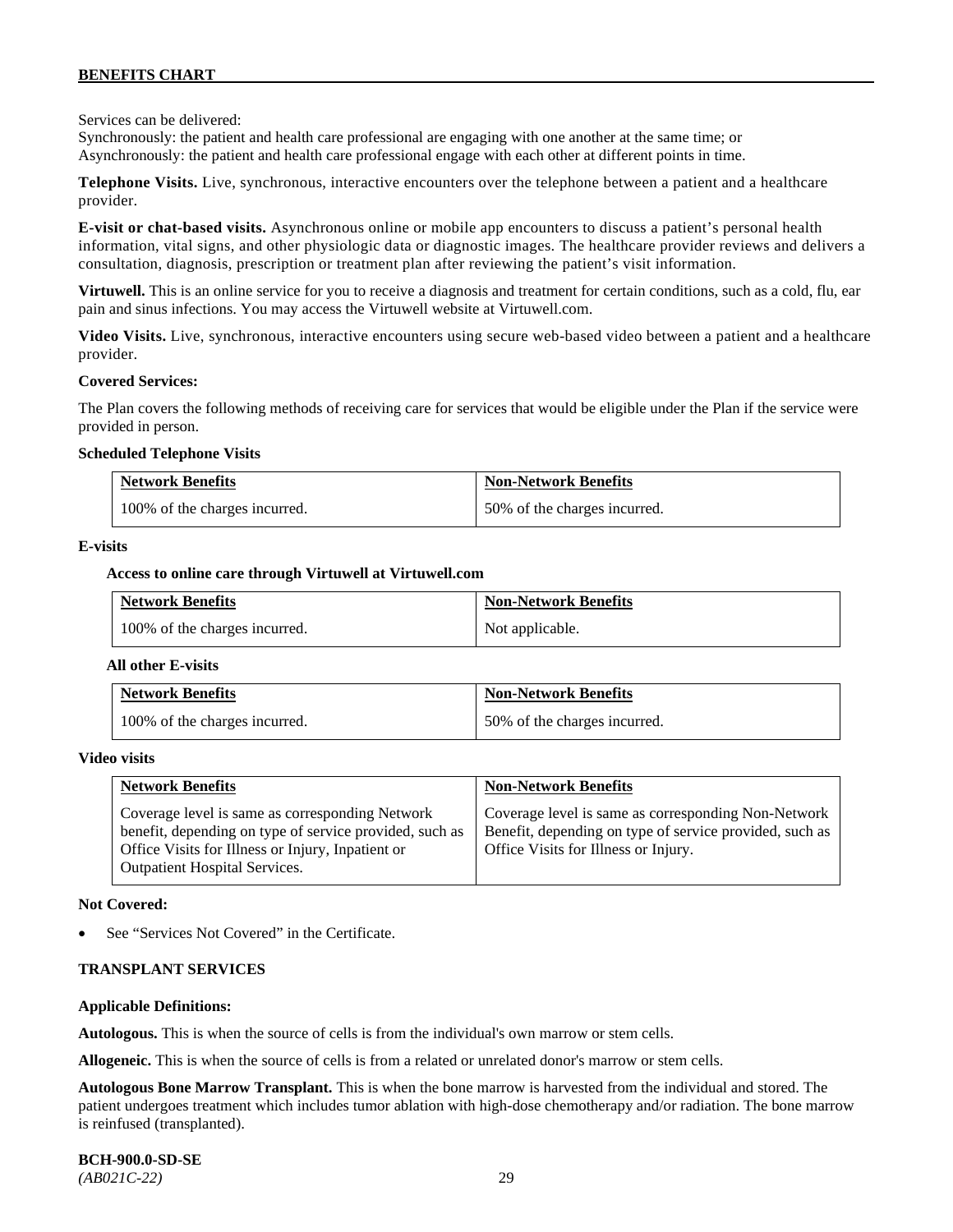**Allogeneic Bone Marrow Transplant.** This is when the bone marrow is harvested from the related or unrelated donor and stored. The patient undergoes treatment which includes tumor ablation with high-dose chemotherapy and/or radiation. The bone marrow is reinfused (transplanted).

**Autologous/Allogeneic Stem Cell Support.** This is a treatment process that includes stem cell harvest from either bone marrow or peripheral blood, tumor ablation with high-dose chemotherapy and/or radiation, stem cell reinfusion, and related care. Autologous/allogeneic bone marrow transplantation and high dose chemotherapy with peripheral stem cell rescue/support are considered to be autologous/allogeneic stem cell support.

**Designated Transplant Center.** This is any health care provider, group or association of health care providers designated by us to provide services, supplies or drugs for specified transplants for our Insureds.

**Transplant Services.** This is transplantation (including retransplants) of the human organs or tissue listed below, including all related post-surgical treatment, follow-up care and drugs and multiple transplants for a related cause. Transplant services do not include other organ or tissue transplants or surgical implantation of mechanical devices functioning as a human organ, except surgical implantation of an FDA approved Ventricular Assist Device (VAD) or total artificial heart, functioning as a temporary bridge to heart transplantation.

Prior authorization is required prior to consultation to support coordination of care and benefits.

#### **Covered Services:**

We cover eligible transplant services (as defined above) while you are covered under this Benefits Chart. Transplants that will be considered for coverage are limited to the following:

- Kidney transplants for end-stage disease.
- Cornea transplants for end-stage disease.
- Heart transplants for end-stage disease.
- Lung transplants or heart/lung transplants for: (1) primary pulmonary hypertension; (2) Eisenmenger's syndrome; (3) end-stage pulmonary fibrosis; (4) alpha 1 antitrypsin disease; (5) cystic fibrosis; and (6) emphysema.
- Liver transplants for: (1) biliary atresia in children; (2) primary biliary cirrhosis; (3) post-acute viral infection (including hepatitis A, hepatitis B antigen e negative and hepatitis C) causing acute atrophy or post-necrotic cirrhosis; (4) primary sclerosing cholangitis; (5) alcoholic cirrhosis; and (6) hepatocellular carcinoma.
- Allogeneic bone marrow transplants or peripheral stem cell support associated with high dose chemotherapy for: (1) acute myelogenous leukemia; (2) acute lymphocytic leukemia; (3) chronic myelogenous leukemia; (4) severe combined immunodeficiency disease; (5) Wiskott-Aldrich syndrome; (6) aplastic anemia; (7) sickle cell anemia; (8) non-relapsed or relapsed non-Hodgkin's lymphoma; (9) multiple myeloma; and (10) testicular cancer.
- Autologous bone marrow transplants or peripheral stem cell support associated with high-dose chemotherapy for: (1) acute leukemias; (2) non-Hodgkin's lymphoma; (3) Hodgkin's disease; (4) Burkitt's lymphoma; (5) neuroblastoma; (6) multiple myeloma; (7) chronic myelogenous leukemia; and (8) non-relapsed non-Hodgkin's lymphoma.
- Pancreas transplants for simultaneous pancreas-kidney transplants for diabetes, pancreas after kidney, living related segmental simultaneous pancreas kidney transplantation and pancreas transplant alone.

To receive Network Benefits, charges for transplant services must be incurred at a Designated Transplant Center.

The transplant-related treatment provided, including expenses incurred for directly related donor services, shall be subject to and in accordance with the provisions, limitations, maximum and other terms of this Benefits Chart.

Medical and hospital expenses of the donor are covered only when the recipient is an Insured and the transplant and directly related donor expenses have been prior authorized for coverage. Treatment of medical complications that may occur to the donor are not covered. Donors are not considered Insureds, and are therefore not eligible for the rights afforded to Insureds under the Certificate.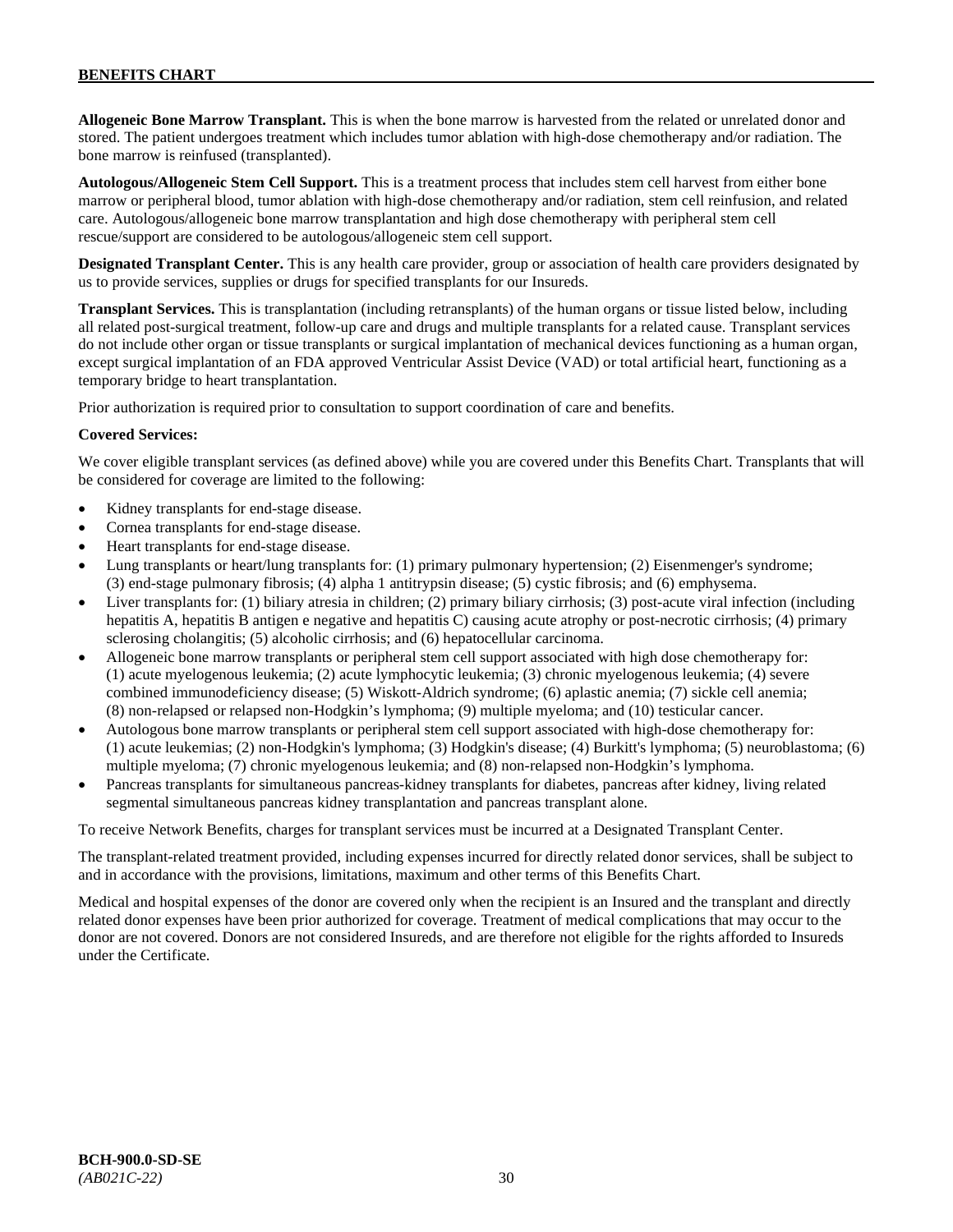The list of eligible transplant services and coverage determinations are based on established medical policies, which are subject to periodic review and modifications by the medical director.

| <b>Network Benefits</b>                          | <b>Non-Network Benefits</b>                          |
|--------------------------------------------------|------------------------------------------------------|
| See Network Inpatient Hospital Services benefit. | See Non-Network Inpatient Hospital Services benefit. |

### **Transplant travel benefit for network benefits**

We may provide travel and lodging when an Insured needs a transplant and a designated transplant center is greater than 100 miles from the Insured's primary address.

This benefit is subject to our medical policies (medical coverage criteria). Coverage criteria are available by calling Member Services, or logging on to your "*my*HealthPartners" account a[t healthpartners.com.](http://www.healthpartners.com/)

When submitting receipts for travel and lodging, the Insured will need to attach a letter explaining that the receipts are in conjunction with an authorized organ or bone marrow transplant and include the recipient's name and member ID number or complete a Lodging and Travel Claim form with the receipts.

| <b>Network Benefits</b>                                                                                                                                                                                                                                 | <b>Non-Network Benefits</b> |
|---------------------------------------------------------------------------------------------------------------------------------------------------------------------------------------------------------------------------------------------------------|-----------------------------|
| Transplant travel benefits are covered under the<br>Network transplant services benefit.                                                                                                                                                                | No coverage.                |
| Expenses for travel and lodging for the insured (the<br>transplant recipient) and one adult companion, or up to<br>two companions for a transplant recipient who is a<br>minor dependent, may be covered up to a maximum of<br>\$10,000 per transplant. |                             |
| Lodging coverage is limited to \$100 per day.                                                                                                                                                                                                           |                             |

### **Not Covered:**

- We consider the following transplants to be investigative and do not cover them: surgical implantation of mechanical devices functioning as a permanent substitute for human organ, non-human organ implants and/or transplants and other transplants not specifically listed in this Benefits Chart.
- See "Services Not Covered" in the Certificate.